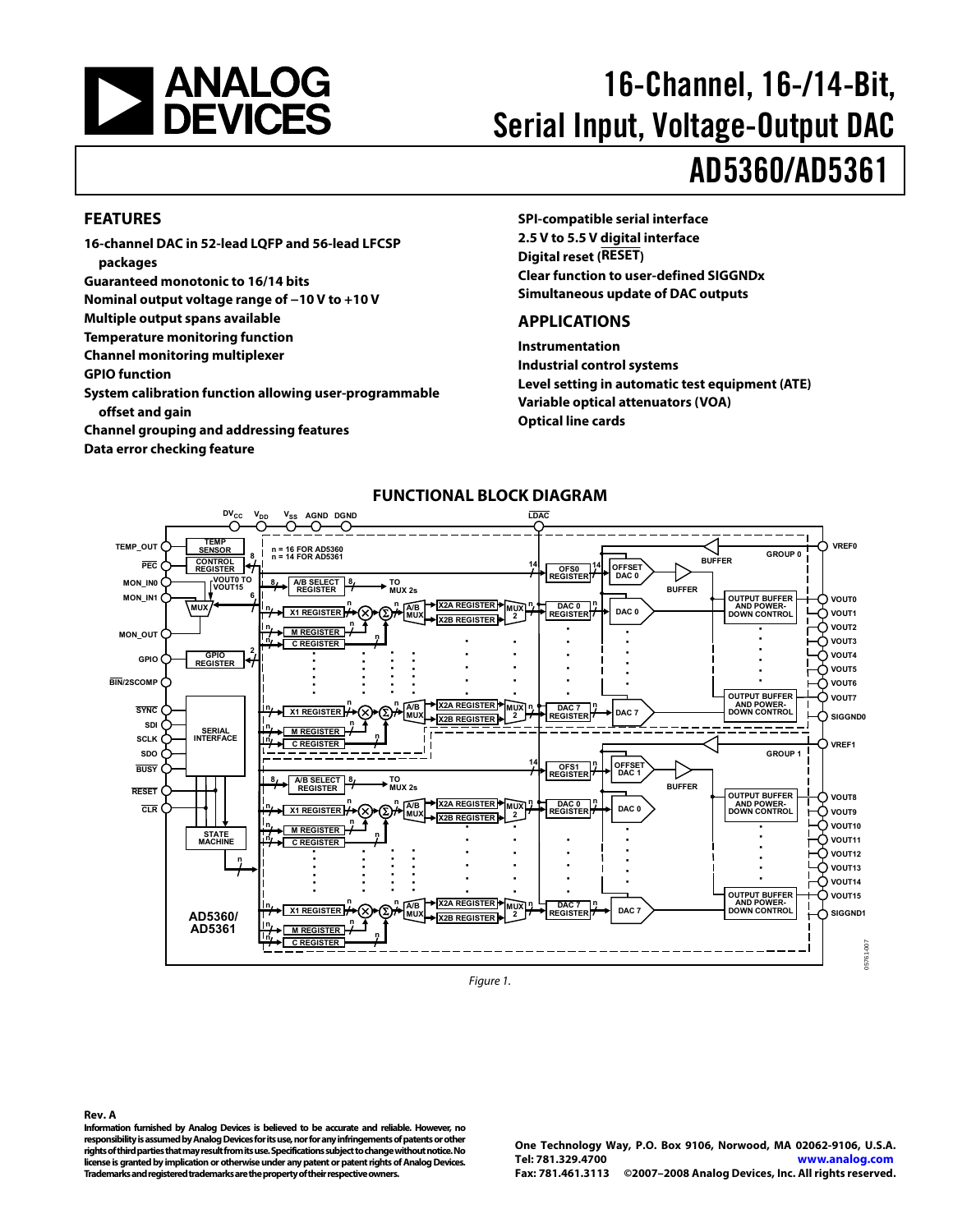# **TABLE OF CONTENTS**

| Pin Configuration and Function Descriptions 10 |
|------------------------------------------------|
|                                                |
|                                                |
|                                                |
|                                                |
|                                                |
|                                                |
|                                                |
|                                                |
|                                                |
|                                                |
|                                                |

### **REVISION HISTORY**

| $2/08$ —Rev. 0 to Rev. A                                                                                                                                                          |  |
|-----------------------------------------------------------------------------------------------------------------------------------------------------------------------------------|--|
|                                                                                                                                                                                   |  |
|                                                                                                                                                                                   |  |
|                                                                                                                                                                                   |  |
|                                                                                                                                                                                   |  |
|                                                                                                                                                                                   |  |
|                                                                                                                                                                                   |  |
|                                                                                                                                                                                   |  |
|                                                                                                                                                                                   |  |
|                                                                                                                                                                                   |  |
|                                                                                                                                                                                   |  |
|                                                                                                                                                                                   |  |
|                                                                                                                                                                                   |  |
|                                                                                                                                                                                   |  |
| $\mathbf{r} = \mathbf{r} \cdot \mathbf{r}$ , $\mathbf{r} = \mathbf{r} \cdot \mathbf{r}$ , $\mathbf{r} = \mathbf{r} \cdot \mathbf{r}$ , $\mathbf{r} = \mathbf{r} \cdot \mathbf{r}$ |  |

10/07-Revision 0: Initial Version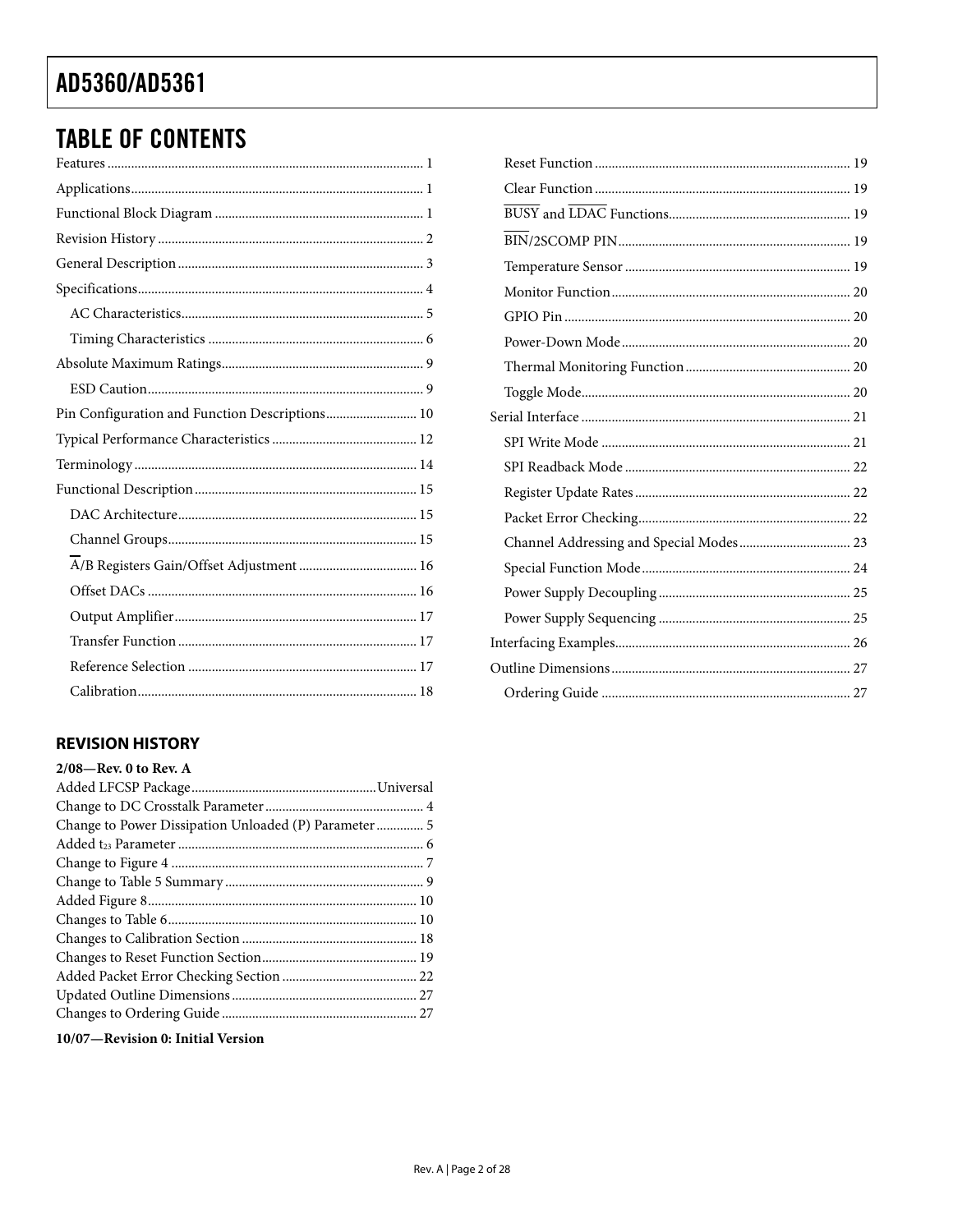### <span id="page-2-0"></span>GENERAL DESCRIPTION

The AD5360/AD5361 contain sixteen, 16-/14-bit DACs in a single 52-lead LQFP or 56-lead LFCSP package. They provide buffered voltage outputs with a span four times the reference voltage. The gain and offset of each DAC can be independently trimmed to remove errors. For even greater flexibility, the device is divided into two groups of eight DACs, and the output range of each group can be independently adjusted by an offset DAC.

The AD5360/AD5361 offer guaranteed operation over a wide supply range with  $V_{SS}$  from  $-4.5$  V to  $-16.5$  V and  $V_{DD}$  from +8 V to +16.5 V. The output amplifier headroom requirement is 1.4 V.

The AD5360/AD5361 have a high speed 4-wire serial interface, which is compatible with SPI, QSPI™, MICROWIRE™, and DSP

interface standards and can handle clock speeds of up to 50 MHz. All the outputs can be updated simultaneously by taking the LDAC input low. Each channel has a programmable gain register and an offset adjust register.

Each DAC output is amplified and buffered on-chip with respect to an external SIGGNDx input. The DAC outputs can also be switched to SIGGNDx via the CLR pin.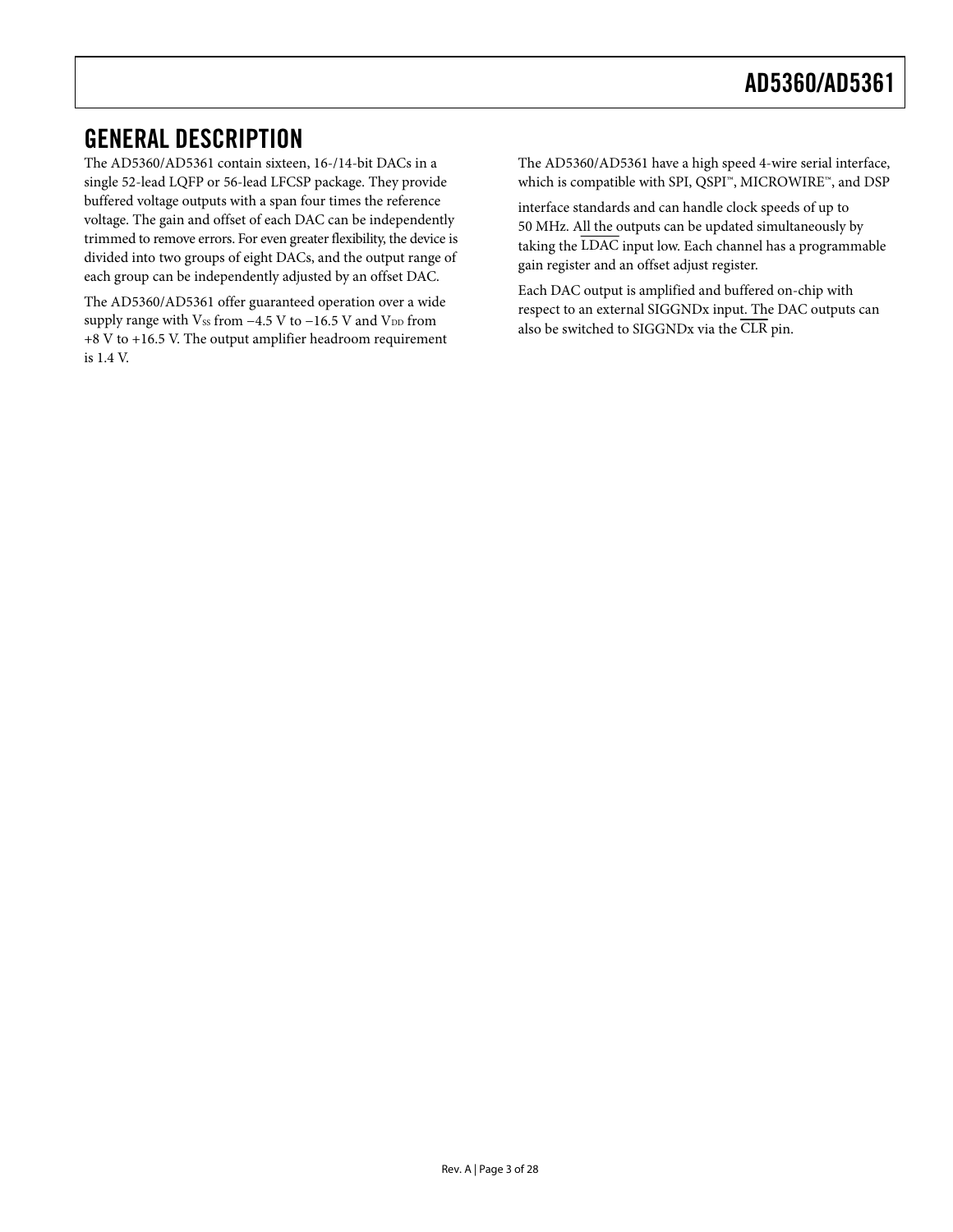## <span id="page-3-1"></span><span id="page-3-0"></span>**SPECIFICATIONS**

 $DV_{CC} = 2.5 V$  to 5.5 V;  $V_{DD} = 9 V$  to 16.5 V;  $V_{SS} = -16.5 V$  to  $-4.5 V$ ;  $V_{REF} = 5 V$ ;  $AGND = DGND = SIGGND = 0 V$ ;  $R_L =$  open circuit; gain (M), offset (C), and DAC offset registers at default value; all specifications  $T_{MIN}$  to  $T_{MAX}$ , unless otherwise noted.

| Table 1.                                       |                               |                |                                                                               |
|------------------------------------------------|-------------------------------|----------------|-------------------------------------------------------------------------------|
| <b>Parameter</b>                               | <b>B</b> Version <sup>1</sup> | Unit           | <b>Test Conditions/Comments</b>                                               |
| <b>ACCURACY</b>                                |                               |                |                                                                               |
| Resolution                                     |                               |                |                                                                               |
| AD5360                                         | 16                            | <b>Bits</b>    |                                                                               |
| AD5361                                         | 14                            | <b>Bits</b>    |                                                                               |
| <b>Relative Accuracy</b>                       |                               |                |                                                                               |
| AD5360                                         | ±4                            | LSB max        |                                                                               |
| AD5361                                         | ±1                            | LSB max        |                                                                               |
| <b>Differential Nonlinearity</b>               | ±1                            | LSB max        | Guaranteed monotonic by design over temperature                               |
| Zero-Scale Error                               | ±15                           | mV max         | <b>Before calibration</b>                                                     |
| <b>Full-Scale Error</b>                        | ±20                           | mV max         | <b>Before calibration</b>                                                     |
| <b>Gain Error</b>                              | 0.1                           | % FSR          | <b>Before calibration</b>                                                     |
| Zero-Scale Error <sup>2</sup>                  | 1                             | LSB typ        | After calibration                                                             |
| Full-Scale Error <sup>2</sup>                  | 1                             | LSB typ        | After calibration                                                             |
| Span Error of Offset DAC                       | ±75                           | mV max         | See the Offset DACS section for details                                       |
| VOUTx <sup>3</sup> Temperature Coefficient     | 5                             | ppm FSR/°C typ | Includes linearity, offset, and gain drift                                    |
| DC Crosstalk <sup>4</sup>                      | 180                           | µV max         | Typically 20 µV; measured channel at midscale, full-scale                     |
|                                                |                               |                | change on any other channel                                                   |
| REFERENCE INPUTS (VREF0, VREF1) <sup>2</sup>   |                               |                |                                                                               |
| <b>VREF Input Current</b>                      | ±10                           | uA max         | Per input; typically ±30 nA                                                   |
| VREF Range <sup>2</sup>                        | 2/5                           | V min/max      | ±2% for specified operation                                                   |
| SIGGND INPUT (SIGGND0 to SIGGND1) <sup>4</sup> |                               |                |                                                                               |
| DC Input Impedance                             | 50                            | $k\Omega$ min  | Typically 55 k $\Omega$                                                       |
| Input Range                                    | $\pm 0.5$                     | V max          |                                                                               |
| SIGGND Gain                                    | 0.995/1.005                   | Min/max        |                                                                               |
| <b>OUTPUT CHARACTERISTICS<sup>2</sup></b>      |                               |                |                                                                               |
| Output Voltage Range                           | $V_{ss} + 1.4$                | V min          | $ILOAD = 1 mA$                                                                |
|                                                | $V_{DD}$ - 1.4                | V max          | $I_{LOAD} = 1$ mA                                                             |
| Nominal Output Voltage Range                   | $-10$ to $+10$                | V nominal      |                                                                               |
| <b>Short-Circuit Current</b>                   | 15                            | mA max         | VOUTx <sup>3</sup> to DV <sub>cc</sub> , V <sub>DD</sub> , or V <sub>SS</sub> |
| <b>Load Current</b>                            | ±1                            | mA max         |                                                                               |
| Capacitive Load                                | 2200                          | pF max         |                                                                               |
| DC Output Impedance                            | 0.5                           | $\Omega$ max   |                                                                               |
| MONITOR PIN (MON_OUT) <sup>4</sup>             |                               |                |                                                                               |
| Output Impedance                               |                               |                |                                                                               |
| DAC Output at Positive Full-Scale              | 1000                          | $\Omega$ typ   |                                                                               |
| DAC Output at Negative Full-Scale              | 500                           | $\Omega$ typ   |                                                                               |
| Three-State Leakage Current                    | 100                           | nA typ         |                                                                               |
| <b>Continuous Current Limit</b>                | $\overline{2}$                | mA max         |                                                                               |
| <b>DIGITAL INPUTS</b>                          |                               |                | JEDEC compliant                                                               |
| Input High Voltage                             | 1.7                           | V min          | $DV_{CC} = 2.5 V$ to 3.6 V                                                    |
|                                                | 2.0                           | V min          | $DV_{CC} = 3.6 V$ to 5.5 V                                                    |
| Input Low Voltage                              | 0.8                           | V max          | $DV_{CC} = 2.5 V$ to 5.5 V                                                    |
| Input Current                                  | ±1                            | µA max         | RESET, SYNC, SDI, and SCLK pins                                               |
|                                                | ±20                           | µA max         | CLR, BIN/2SCOMP, and GPIO pins                                                |
| Input Capacitance <sup>4</sup>                 | 10                            | pF max         |                                                                               |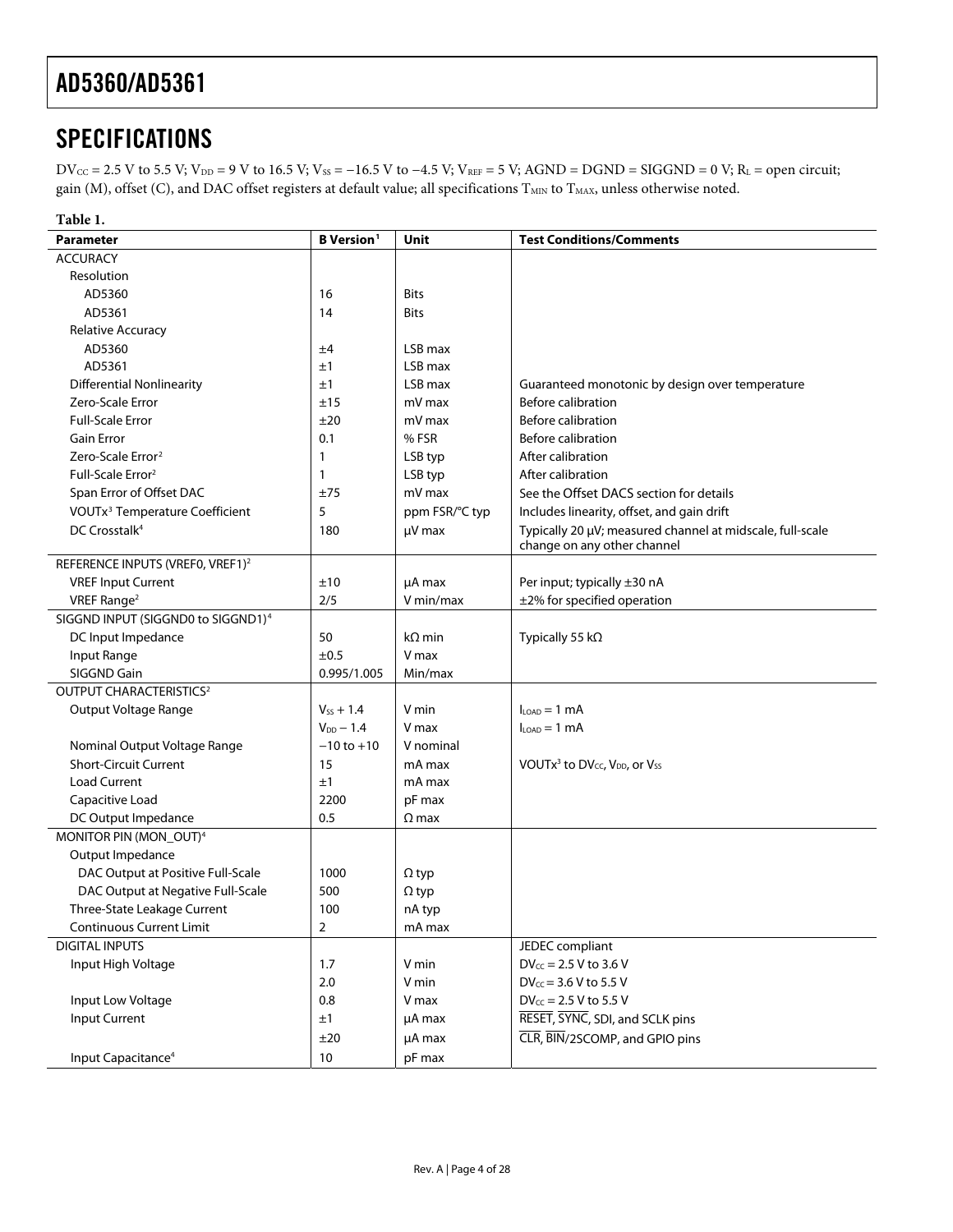<span id="page-4-0"></span>

| <b>Parameter</b>                               | <b>B</b> Version <sup>1</sup> | Unit      | <b>Test Conditions/Comments</b>                         |
|------------------------------------------------|-------------------------------|-----------|---------------------------------------------------------|
| DIGITAL OUTPUTS (SDO, BUSY, GPIO, PEC)         |                               |           |                                                         |
| <b>Output Low Voltage</b>                      | 0.5                           | V max     | Sinking 200 µA                                          |
| Output High Voltage (SDO)                      | $DV_{cc}$ – 0.5               | V min     | Sourcing 200 µA                                         |
|                                                |                               |           |                                                         |
| High Impedance Leakage Current                 | ±5                            | µA max    | SDO only                                                |
| High Impedance Output Capacitance <sup>4</sup> | 10                            | pF typ    |                                                         |
| TEMPERATURE SENSOR (TEMP_OUT) <sup>4</sup>     |                               |           |                                                         |
| Accuracy                                       | ±1                            | °C typ    | @ 25°C                                                  |
|                                                | ±5                            | °C typ    | $-40^{\circ}$ C < T < $+85^{\circ}$ C                   |
| Output Voltage at 25°C                         | 1.46                          | V typ     |                                                         |
| Output Voltage Scale Factor                    | 4.4                           | mV/°C typ |                                                         |
| <b>Output Load Current</b>                     | 200                           | µA max    | Current source only                                     |
| Power-On Time                                  | 10                            | ms typ    | To within $\pm 5^{\circ}$ C                             |
| <b>POWER REOUIREMENTS</b>                      |                               |           |                                                         |
| <b>DVcc</b>                                    | 2.5/5.5                       | V min/max |                                                         |
| V <sub>DD</sub>                                | 8/16.5                        | V min/max |                                                         |
| $V_{ss}$                                       | $-4.5/-16.5$                  | V min/max |                                                         |
| Power Supply Sensitivity <sup>4</sup>          |                               |           |                                                         |
| Δ Full Scale/Δ V <sub>DD</sub>                 | $-75$                         | dB typ    |                                                         |
| $\Delta$ Full Scale/ $\Delta$ Vss              | $-75$                         | dB typ    |                                                         |
| $\Delta$ Full Scale/ $\Delta$ DV $cc$          | $-90$                         | dB typ    |                                                         |
| <b>D</b> I <sub>cc</sub>                       | $\overline{2}$                | mA max    | $V_{CC} = 5.5 V$ , $V_{IH} = DV_{CC}$ , $V_{IL} = GND$  |
| $I_{DD}$                                       | 10                            | mA max    | Outputs unloaded                                        |
| $\mathsf{ls}$                                  | 10                            | mA max    | Outputs unloaded                                        |
| Power-Down Mode                                |                               |           | Bit 0 in the Control Register is 1                      |
| <b>D</b> <sub>cc</sub>                         | 5                             | µA typ    |                                                         |
| Ino                                            | 35                            | µA typ    |                                                         |
| $\mathsf{I}_{\mathsf{SS}}$                     | $-35$                         | µA typ    |                                                         |
| <b>Power Dissipation</b>                       |                               |           |                                                         |
| Power Dissipation Unloaded (P)                 | 245                           | mW max    | $V_{SS} = -12 V$ , $V_{DD} = +12 V$ , $DV_{CC} = 2.5 V$ |
| Junction Temperature                           | 130                           | °C max    | $T_J = T_A + P_{\text{TOTAL}} \times \theta_{JA}$       |

1 Temperature range for B version: −40°C to +85°C. Typical specifications are at 25°C.

2 Specifications are guaranteed for a 5 V reference only.

<sup>3</sup> VOUTx refers to any of VOUT0 to VOUT15.

4 Guaranteed by design and characterization, not production tested.

### **AC CHARACTERISTICS**

 $DV_{CC} = 2.5 V$ ;  $V_{DD} = 15 V$ ;  $V_{SS} = -15 V$ ;  $V_{REF} = 5 V$ ;  $AGND = DGND = SIGGND = 0 V$ ;  $C_L = 200 pF$ ;  $R_L = 10 k\Omega$ ; gain (M), offset (C), and DAC offset registers at default value; all specifications  $T_{\text{MIN}}$  to  $T_{\text{MAX}}$ , unless otherwise noted.

#### **Table 2.**

| <b>Parameter</b>                       | B Version <sup>1</sup> | Unit          | <b>Test Conditions/Comments</b>                              |
|----------------------------------------|------------------------|---------------|--------------------------------------------------------------|
| DYNAMIC PERFORMANCE <sup>1</sup>       |                        |               |                                                              |
| Output Voltage Settling Time           | 20                     | us typ        | Full-scale change                                            |
|                                        | 30                     | us max        | DAC latch contents alternately loaded with all 0s and all 1s |
| Slew Rate                              |                        | $V/\mu s$ typ |                                                              |
| Digital-to-Analog Glitch Energy        | 5                      | nV-s typ      |                                                              |
| Glitch Impulse Peak Amplitude          | 10                     | mV max        |                                                              |
| Channel-to-Channel Isolation           | 100                    | dB typ        | VREF0, VREF1 = $2V$ p-p, 1 kHz                               |
| DAC-to-DAC Crosstalk                   | 10                     | nV-s typ      |                                                              |
| Digital Crosstalk                      | 0.2                    | nV-s typ      |                                                              |
| Digital Feedthrough                    | 0.02                   | nV-s typ      | Effect of input bus activity on DAC output under test        |
| Output Noise Spectral Density @ 10 kHz | 250                    | nV/√Hz typ    | $VREF0=VREF1=0 V$                                            |

<sup>1</sup> Guaranteed by design and characterization, not production tested.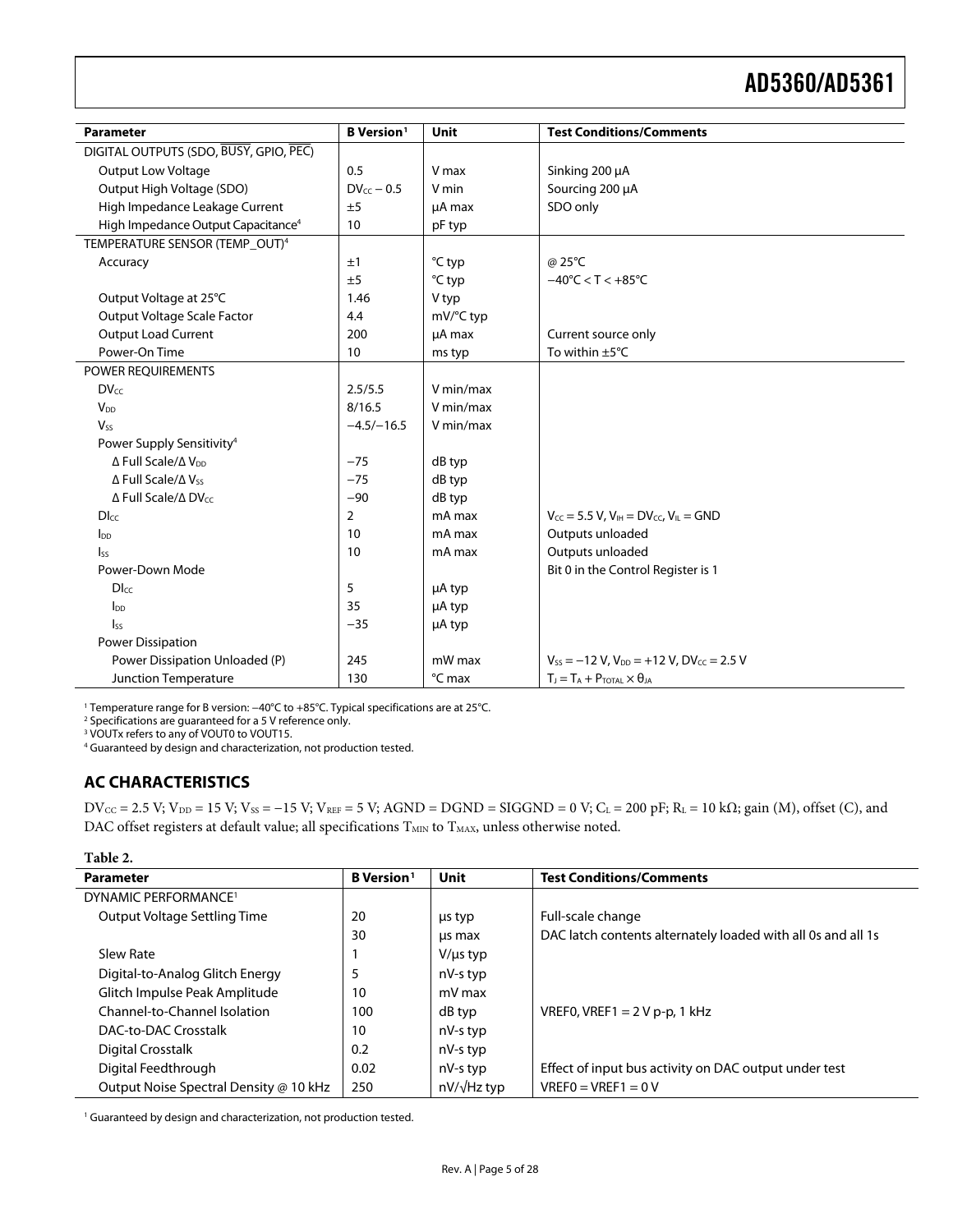### <span id="page-5-0"></span>**TIMING CHARACTERISTICS**

 $DV_{CC} = 2.5 V$  to 5.5 V;  $V_{DD} = 9 V$  to 16.5 V;  $V_{SS} = -8 V$  to  $-16.5 V$ ;  $V_{REF} = 5 V$ ;  $AGND = DGND = SIGGND = 0 V$ ;  $C_L = 200 pF$  to  $GND$ ;  $R_L$  = open circuit; gain (M), offset (C), and DAC offset registers at default values; all specifications  $T_{MIN}$  to  $T_{MAX}$ , unless otherwise noted.

| Table 3. SPI Interface (See Figure 4 and Figure 5) |                                              |            |                                                           |  |
|----------------------------------------------------|----------------------------------------------|------------|-----------------------------------------------------------|--|
| Parameter <sup>1, 2</sup>                          | Limit at T <sub>MIN</sub> , T <sub>MAX</sub> | Unit       | <b>Description</b>                                        |  |
| t <sub>1</sub>                                     | 20                                           | ns min     | SCLK cycle time                                           |  |
| t <sub>2</sub>                                     | 8                                            | ns min     | SCLK high time                                            |  |
| $t_3$                                              | 8                                            | ns min     | <b>SCLK low time</b>                                      |  |
| t4                                                 | 11                                           | ns min     | SYNC falling edge to SCLK falling edge setup time         |  |
| ts                                                 | 20                                           | ns min     | Minimum SYNC high time                                    |  |
| t6                                                 | 10                                           | ns min     | 24th SCLK falling edge to SYNC rising edge                |  |
| t <sub>7</sub>                                     | 5                                            | ns min     | Data setup time                                           |  |
| ts                                                 | 5                                            | ns min     | Data hold time                                            |  |
| $t_9$ <sup>3</sup>                                 | 42                                           | ns max     | SYNC rising edge to BUSY falling edge                     |  |
| $t_{10}$                                           | 1/1.5                                        | µs typ/max | BUSY pulse width low (single-channel update); see Table 8 |  |
| $t_{11}$                                           | 600                                          | ns max     | Single-channel update cycle time                          |  |
| $t_{12}$                                           | 20                                           | ns min     | <b>SYNC</b> rising edge to LDAC falling edge              |  |
| $t_{13}$                                           | 10                                           | ns min     | LDAC pulse width low                                      |  |
| $t_{14}$                                           | 3                                            | us max     | BUSY rising edge to DAC output response time              |  |
| $t_{15}$                                           | 0                                            | ns min     | BUSY rising edge to LDAC falling edge                     |  |
| $t_{16}$                                           | 3                                            | us max     | LDAC falling edge to DAC output response time             |  |
| $t_{17}$                                           | 20/30                                        | us typ/max | DAC output settling time                                  |  |
| $t_{18}$                                           | 140                                          | ns max     | CLR/RESET pulse activation time                           |  |
| $t_{19}$                                           | 30                                           | ns min     | RESET pulse width low                                     |  |
| $t_{20}$                                           | 400                                          | us max     | RESET time indicated by BUSY low                          |  |
| $t_{21}$                                           | 270                                          | ns min     | Minimum SYNC high time in readback mode                   |  |
| $t_{22}$ <sup>4</sup>                              | 25                                           | ns max     | SCLK rising edge to SDO valid                             |  |
| $t_{23}$                                           | 80                                           | ns max     | RESET rising edge to BUSY falling edge                    |  |

<sup>1</sup> Guaranteed by design and characterization, not production tested.

<sup>2</sup> All input signals are specified with t<sub>r</sub> = t<sub>f</sub> = 2 ns (10% to 90% of DV<sub>CC</sub>) and timed from a voltage level of 1.2 V.<br><sup>3</sup> This is measured with the load circuit shown in Figure 2

<sup>3</sup> This is measured with the load circuit shown in Figure 2. 4 This is measured with the load circuit shown in Figure 3.



Figure 2. Load Circuit for BUSY Timing Diagram Figure 3. Load Circuit for SDO Timing Diagram

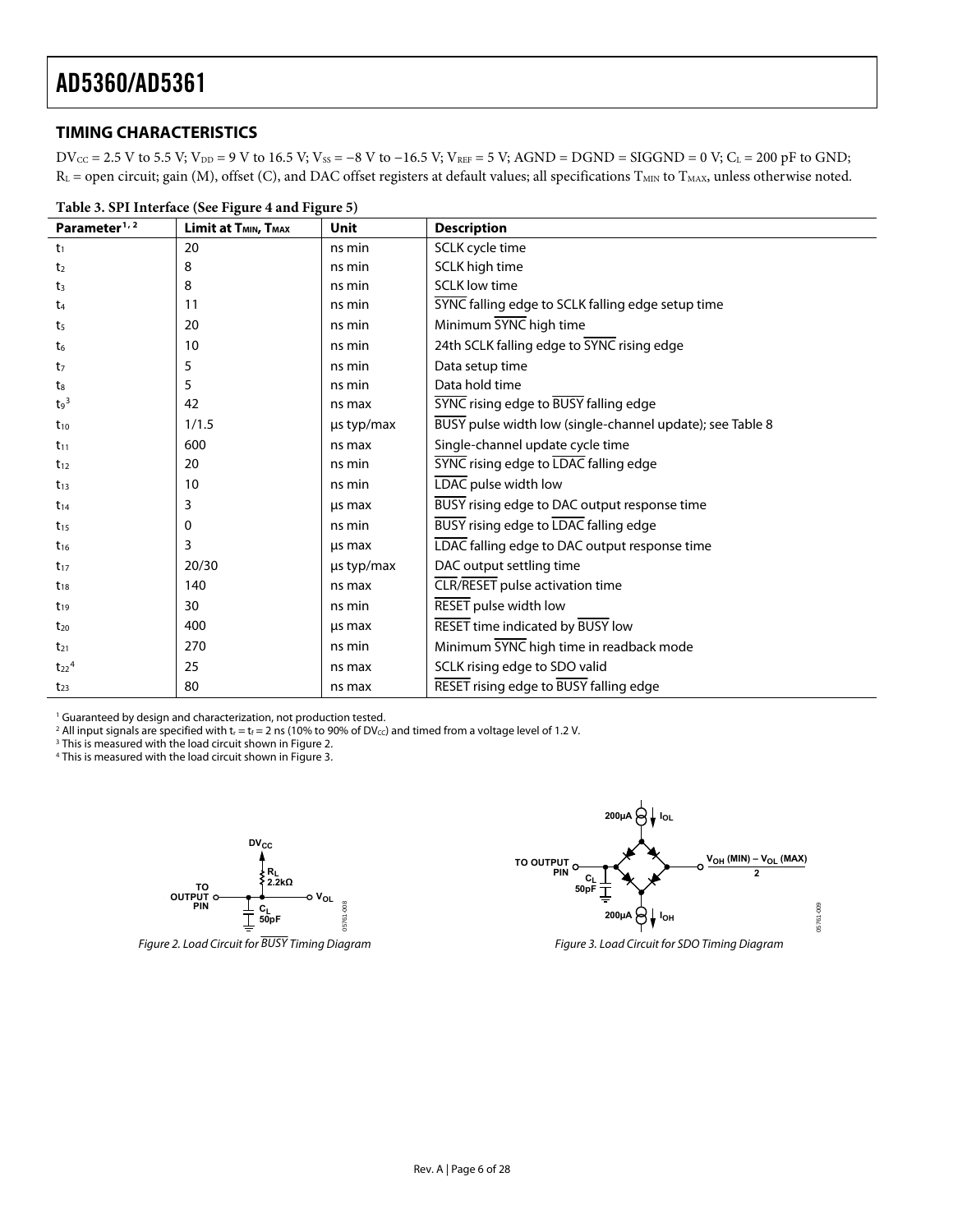05761-010



<span id="page-6-0"></span>Figure 4. SPI Write Timing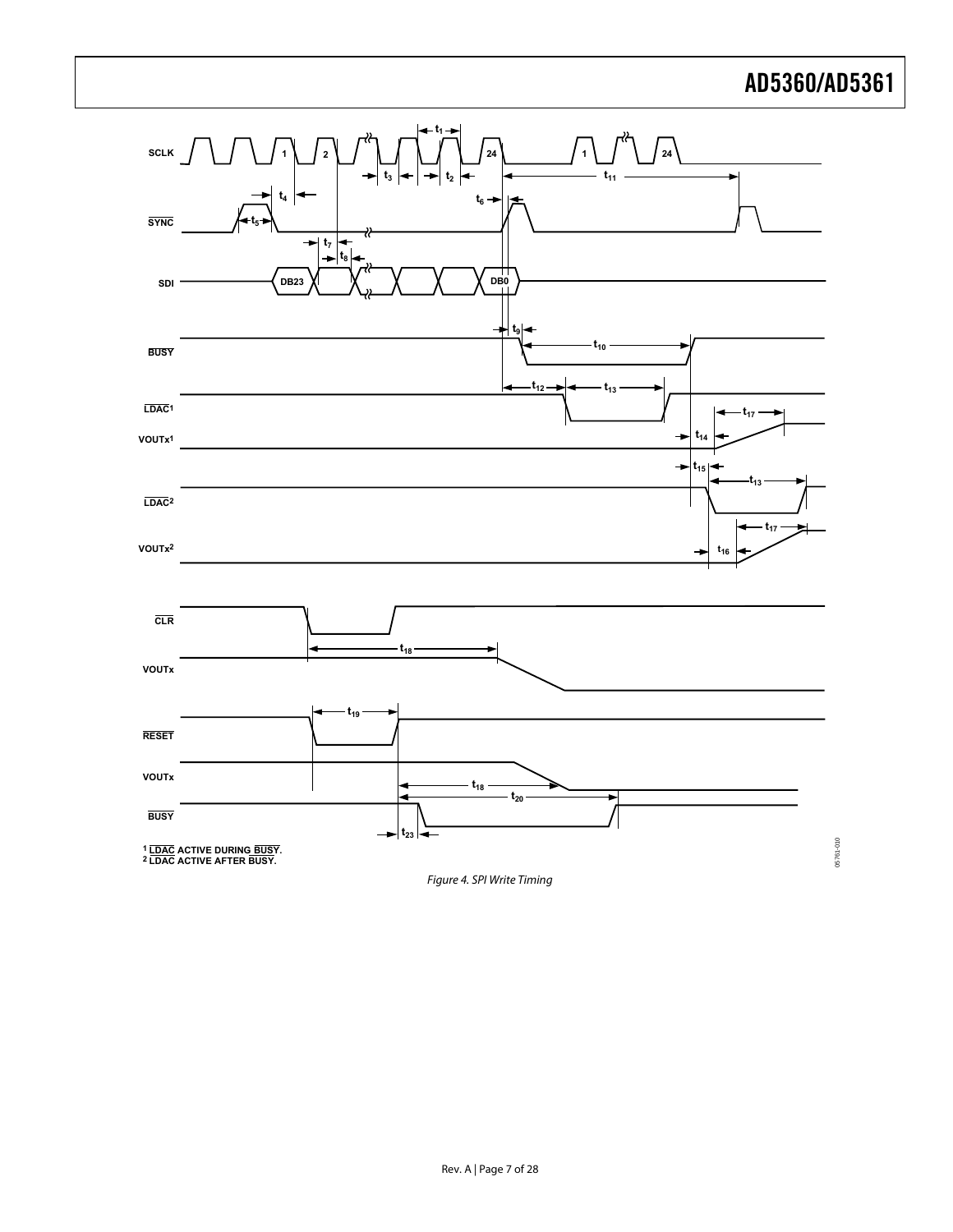<span id="page-7-0"></span>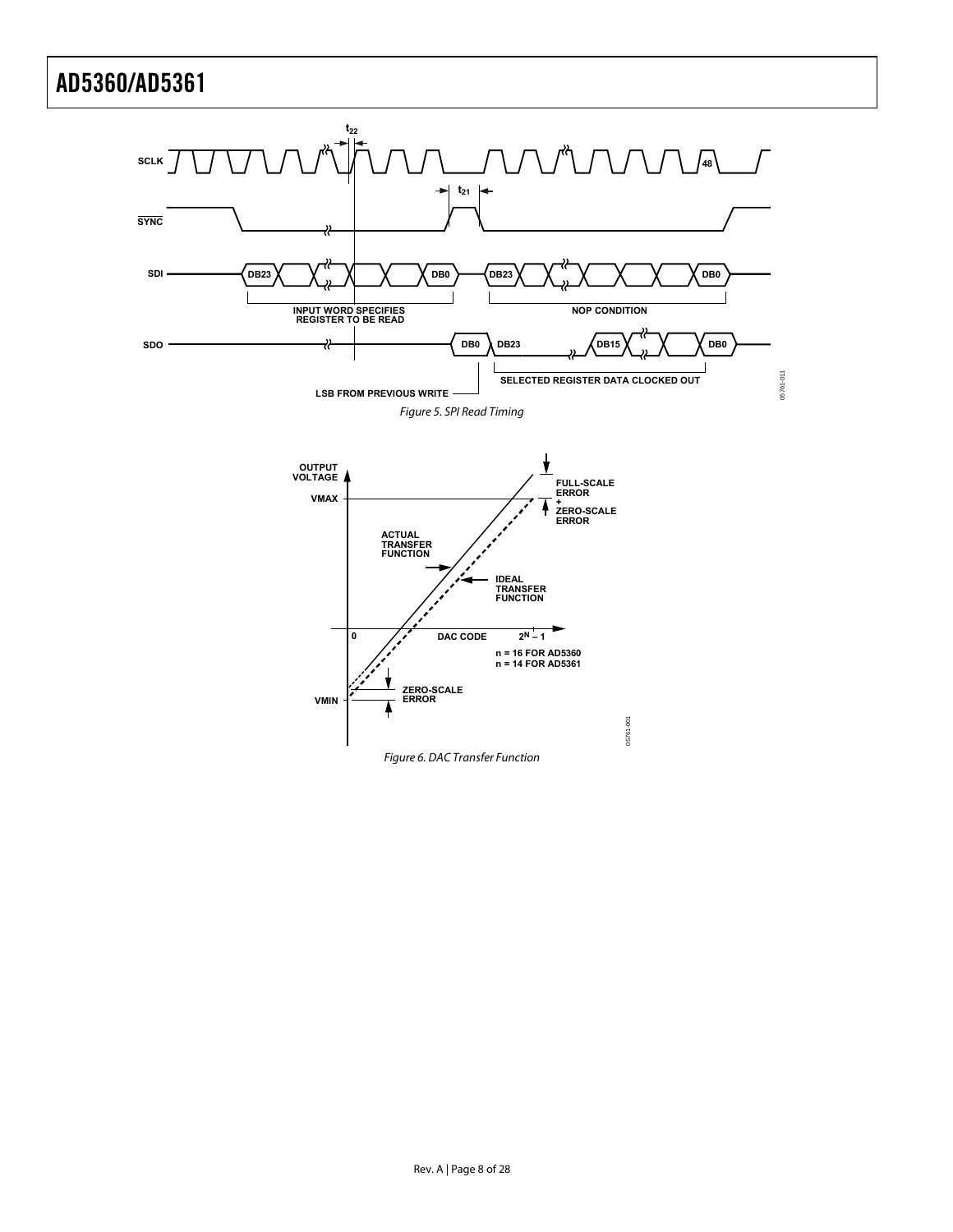### <span id="page-8-1"></span><span id="page-8-0"></span>ABSOLUTE MAXIMUM RATINGS

 $T_A = 25$ °C, unless otherwise noted. Transient currents of up to 60 mA do not cause SCR latch-up.

### **Table 4.**

| <b>Parameter</b>                  | Rating                               |  |
|-----------------------------------|--------------------------------------|--|
| V <sub>DD</sub> to AGND           | $-0.3$ V to $+17$ V                  |  |
| Vss to AGND                       | $-17$ V to $+0.3$ V                  |  |
|                                   |                                      |  |
| $DV_{cc}$ to DGND                 | $-0.3$ V to $+7$ V                   |  |
| Digital Inputs to DGND            | $-0.3$ V to DV $cc + 0.3$ V          |  |
| Digital Outputs to DGND           | $-0.3$ V to DV <sub>cc</sub> + 0.3 V |  |
| VREF0, VREF1 to AGND              | $-0.3$ V to $+5.5$ V                 |  |
| VOUTO to VOUT15 to AGND           | $V_{ss}$ – 0.3 V to $V_{DD}$ + 0.3 V |  |
| SIGGND0, SIGGND1 to AGND          | $-1$ V to $+1$ V                     |  |
| AGND to DGND                      | $-0.3$ V to $+0.3$ V                 |  |
| MON_IN0, MON_IN1, MON_OUT to AGND | $V_{ss}$ – 0.3 V to $V_{DD}$ + 0.3 V |  |
| Operating Temperature (TA)        |                                      |  |
| Industrial (B Version)            | $-40^{\circ}$ C to $+85^{\circ}$ C   |  |
| Storage                           | $-65^{\circ}$ C to $+150^{\circ}$ C  |  |
| Junction (T <sub>J</sub> max)     | $130^{\circ}$ C                      |  |
| $\theta_{JA}$ Thermal Impedance   |                                      |  |
| 52-Lead LQFP                      | $38^{\circ}$ C/W                     |  |
| 56-Lead LECSP                     | 25°C/W                               |  |
| Reflow Soldering                  |                                      |  |
| Peak Temperature                  | $230^{\circ}$ C                      |  |
| Time at Peak Temperature          | 10 sec to 40 sec                     |  |

Stresses above those listed under Absolute Maximum Ratings may cause permanent damage to the device. This is a stress rating only; functional operation of the device at these or any other conditions above those indicated in the operational section of this specification is not implied. Exposure to absolute maximum rating conditions for extended periods may affect device reliability.

### **ESD CAUTION**



ESD (electrostatic discharge) sensitive device. Charged devices and circuit boards can discharge without detection. Although this product features patented or proprietary protection circuitry, damage may occur on devices subjected to high energy ESD. Therefore, proper ESD precautions should be taken to avoid performance degradation or loss of functionality.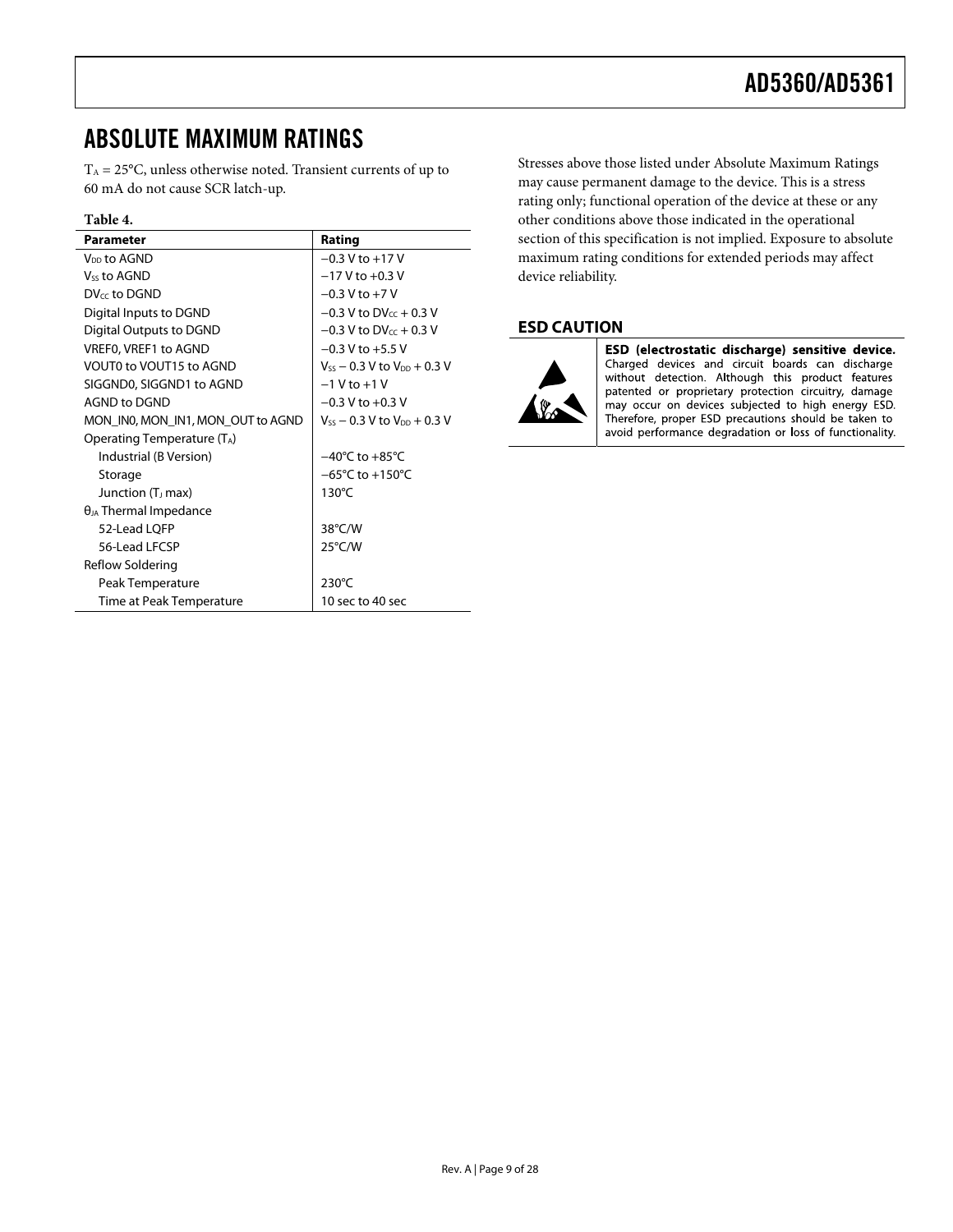# <span id="page-9-0"></span>PIN CONFIGURATION AND FUNCTION DESCRIPTIONS



**Table 5. LQFP Pin Function Descriptions** 

#### **Pin No. LQFP LFCSP Mnemonic Description**  1 55 **LOAC LOAG LOAD LOAD LOAD LOAD LOGIC Input** (Active Low). See the BUSY and LOAC Functions section for more information. 2 1 56 | CLR | CLR | Asynchronous [Clear](#page-18-1) Input (Level Sensitive, Active Low). See the Clear [Function s](#page-18-1)ection for more information. 3 1 1 RESET Digital Reset Input. 4 2 BIN/2SCOMP Data Format Digital Input. Connecting this pin to DGND selects offset binary. Connecting this pin to logic 1 selects twos complement. This input has a weak pull-down. 5 3 BUSY Digital Input/Open-Drain Output. BUSY is open drain when it is an output. See th[e BUSY and LDAC Functions s](#page-18-1)ection for more information. 6 4 GPIO Digital I/O Pin. This pin can be configured as an input or output that can be read or programmed high or low via the serial interface. When configured as an input, it has a weak pull-down. 7 5 MON\_OUT Analog Multiplexer Output. Any DAC output, the MON\_IN0 input, or the MON\_IN1 input can be switched to this output. 8, 32 6, 34 MON\_INO, MON\_IN1 Analog Multiplexer Inputs. Can be switched to MON\_OUT. 9, 10, 14, 24, 25, 26, 27, 30 7 to 11, 15, 16, 26 to 28, 31, 32 NC No Connect. 11, 28 12, 29  $|V_{DD}$  Positive Analog Power Supply; +9 V to +16.5 V for specified performance. These pins should be decoupled with 0.1 μF ceramic capacitors and 10 μF capacitors. 12, 29 13, 30  $\vert$  Vss Negative Analog Power Supply; −16.5 V to −8 V for specified performance. These pins should be decoupled with 0.1 μF ceramic capacitors and 10 μF capacitors. 13 14 | VREF1 Reference Input for DAC 8 to DAC 15. This voltage is referred to AGND. 19 19 21 SIGGND1 Reference Ground for DAC 8 to DAC 15. VOUT8 to VOUT15 are referenced to this voltage. 31 33 VREFO Reference Input for DAC 0 to DAC 7. This voltage is referred to AGND. 33 33 TEMP\_OUT Provides an output voltage proportional to chip temperature. This is typically 1.46 V at 25°C with an output variation of 4.4 mV/°C. 34 to 37, 39 to 42, 15 to 18, 20 to 23 36 to 39, 41 to 44, 17 to 20, 22 to 25 VOUT0 to VOUT15 | DAC Outputs. Buffered analog outputs for each of the 16 DAC channels. Each analog output is capable of driving an output load of 10 kΩ to ground. Typical output impedance of these amplifiers is 0.5  $\Omega$ .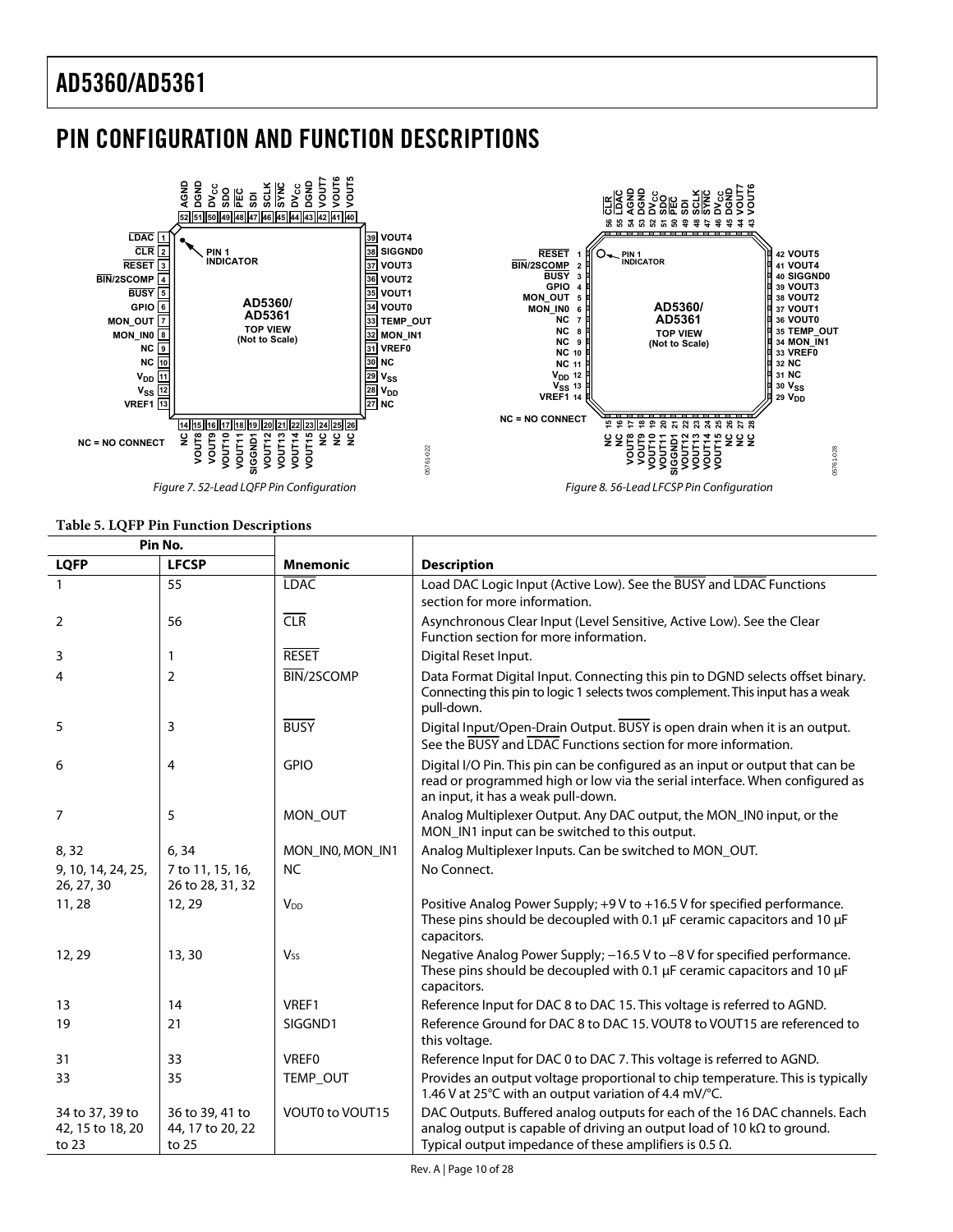|             | Pin No.      |                            |                                                                                                                                                                                                     |
|-------------|--------------|----------------------------|-----------------------------------------------------------------------------------------------------------------------------------------------------------------------------------------------------|
| <b>LQFP</b> | <b>LFCSP</b> | <b>Mnemonic</b>            | <b>Description</b>                                                                                                                                                                                  |
| 38          | 40           | SIGGND0                    | Reference Ground for DAC 0 to DAC 7, VOUT0 to VOUT7 are referenced to<br>this voltage.                                                                                                              |
| 43, 51      | 45, 53       | <b>DGND</b>                | Ground for All Digital Circuitry. Both DGND pins should be connected to the<br>DGND plane.                                                                                                          |
| 44,50       | 46,52        | <b>DVcc</b>                | Logic Power Supply; 2.5 V to 5.5 V. These pins should be decoupled with 0.1<br>µF ceramic capacitors and 10 µF capacitors.                                                                          |
| 45          | 47           | <b>SYNC</b>                | Active Low or SYNC Input for SPI Interface. This is the frame synchronization<br>signal for the SPI serial interface. See Figure 4, Figure 5, and the Serial<br>Interface section for more details. |
| 46          | 48           | <b>SCLK</b>                | Serial Clock Input for SPI Interface. See Figure 4, Figure 5, and the Serial<br>Interface section for more details.                                                                                 |
| 47          | 49           | <b>SDI</b>                 | Serial Data Input for SPI Interface. See Figure 4, Figure 5, and the Serial<br>Interface section for more details.                                                                                  |
| 48          | 50           | <b>PEC</b>                 | Packet Error Check Output. This is an open-drain output with a 50 k $\Omega$ pull-up<br>that goes low if the packet error check fails.                                                              |
| 49          | 51           | <b>SDO</b>                 | Serial Data Output for SPI Interface. See Figure 4, Figure 5, and the Serial<br>Interface section for more details.                                                                                 |
| 52          | 54           | <b>AGND</b>                | Ground for All Analog Circuitry. The AGND pin should be connected to the<br>AGND plane.                                                                                                             |
|             | EP           | Connect to V <sub>ss</sub> | <b>Exposed Paddle.</b>                                                                                                                                                                              |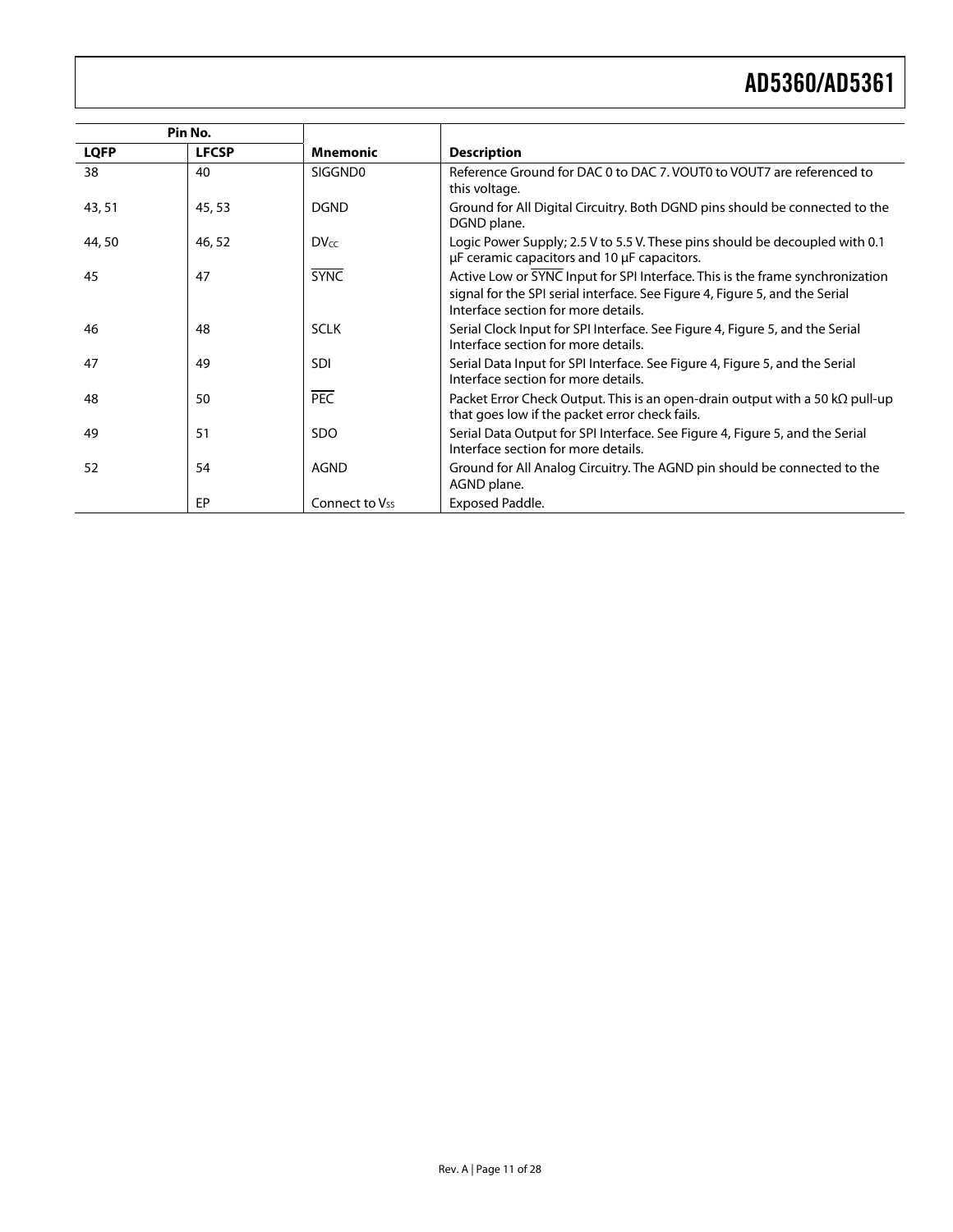### <span id="page-11-0"></span>TYPICAL PERFORMANCE CHARACTERISTICS

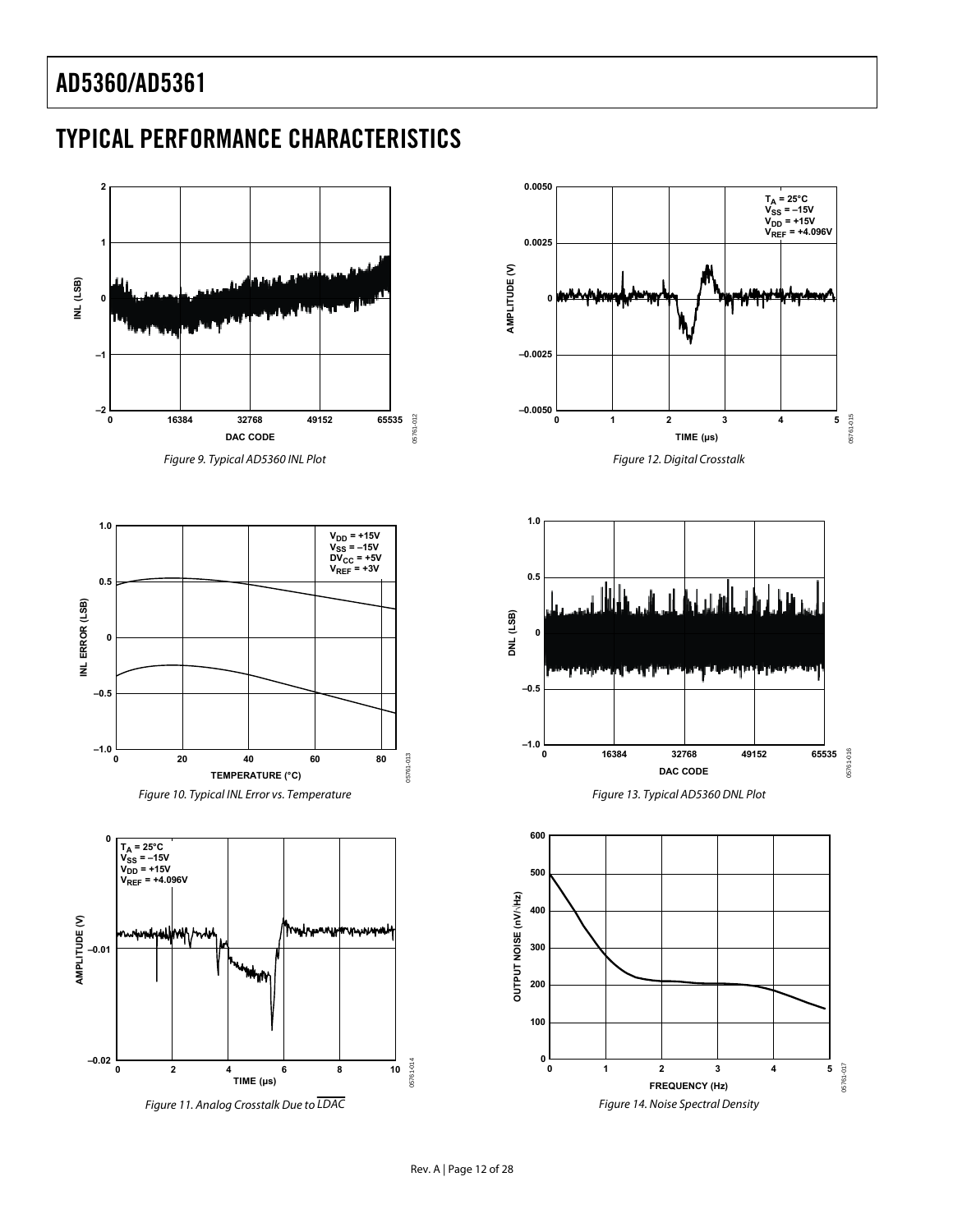<span id="page-12-0"></span>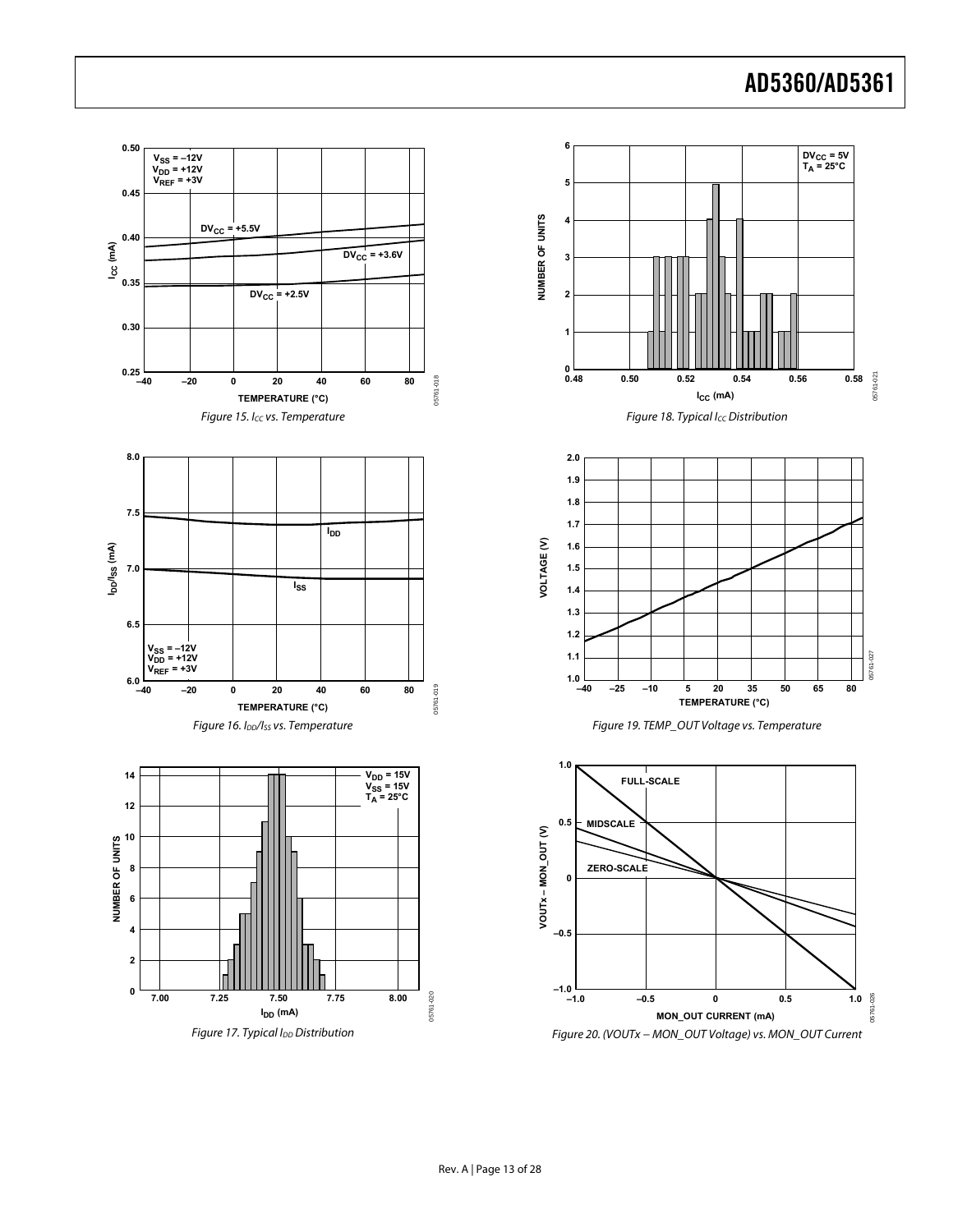### <span id="page-13-0"></span>**TERMINOLOGY**

### **Integral Nonlinearity (INL)**

Integral nonlinearity, or relative accuracy, is a measure of the maximum deviation from a straight line passing through the endpoints of the DAC transfer function. It is measured after adjusting for zero-scale error and full-scale error and is expressed in least significant bits (LSB).

### **Differential Nonlinearity (DNL)**

Differential nonlinearity is the difference between the measured change and the ideal 1 LSB change between any two adjacent codes. A specified differential nonlinearity of 1 LSB maximum ensures monotonicity.

### **Zero-Scale Error**

Zero-scale error is the error in the DAC output voltage when all 0s are loaded into the DAC register.

Zero-scale error is a measure of the difference between VOUT (actual) and VOUT (ideal), expressed in millivolts, when the channel is at its minimum value. Zero-scale error is mainly due to offsets in the output amplifier.

### **Full-Scale Error**

Full-scale error is the error in DAC output voltage when all 1s are loaded into the DAC register.

Full-scale error is a measure of the difference between VOUT (actual) and VOUT (ideal), expressed in millivolts, when the channel is at its maximum value. It does not include zeroscale error.

### **Gain Error**

Gain error is the difference between full-scale error and zeroscale error. It is expressed in millivolts.

*Gain Error* = *Full-Scale Error* − *Zero-Scale Error*

### **VOUT Temperature Coefficient**

This includes output error contributions from linearity, offset, and gain drift.

### **DC Output Impedance**

DC output impedance is the effective output source resistance. It is dominated by package lead resistance.

### **DC Crosstalk**

The DAC outputs are buffered by op amps that share common V<sub>DD</sub> and V<sub>SS</sub> power supplies. If the dc load current changes in one channel (due to an update), this can result in a further dc change in one or more channel outputs. This effect is more significant at high load currents and reduces as the load currents are reduced. With high impedance loads, the effect is virtually immeasurable. Multiple  $V_{DD}$  and  $V_{SS}$  terminals are provided to minimize dc crosstalk.

### **Output Voltage Settling Time**

The amount of time it takes for the output of a DAC to settle to a specified level for a full-scale input change.

### **Digital-to-Analog Glitch Energy**

This is the amount of energy injected into the analog output at the major code transition. It is specified as the area of the glitch in nV-s. It is measured by toggling the DAC register data between 0x7FFF and 0x8000 (AD5360) or 0x1FFF and 0x2000 (AD5361).

### **Channel-to-Channel Isolation**

Channel-to-channel isolation refers to the proportion of input signal from the reference input of one DAC that appears at the output of another DAC operating from another reference. It is expressed in decibels and measured at midscale.

### **DAC-to-DAC Crosstalk**

DAC-to-DAC crosstalk is the glitch impulse that appears at the output of one converter due to both the digital change and subsequent analog output change at another converter. It is specified in nV-s.

### **Digital Crosstalk**

Digital crosstalk is defined as the glitch impulse transferred to the output of one converter due to a change in the DAC register code of another converter and is specified in nV-s.

### **Digital Feedthrough**

When the device is not selected, high frequency logic activity on the device's digital inputs can be capacitively coupled both across and through the device to show up as noise on the VOUTx pins. It can also be coupled along the supply and ground lines. This noise is digital feedthrough.

### **Output Noise Spectral Density**

Output noise spectral density is a measure of internally generated random noise. Random noise is characterized as a spectral density (voltage per  $\sqrt{Hz}$ ). It is measured by loading all DACs to midscale and measuring noise at the output. It is measured in nV/√Hz.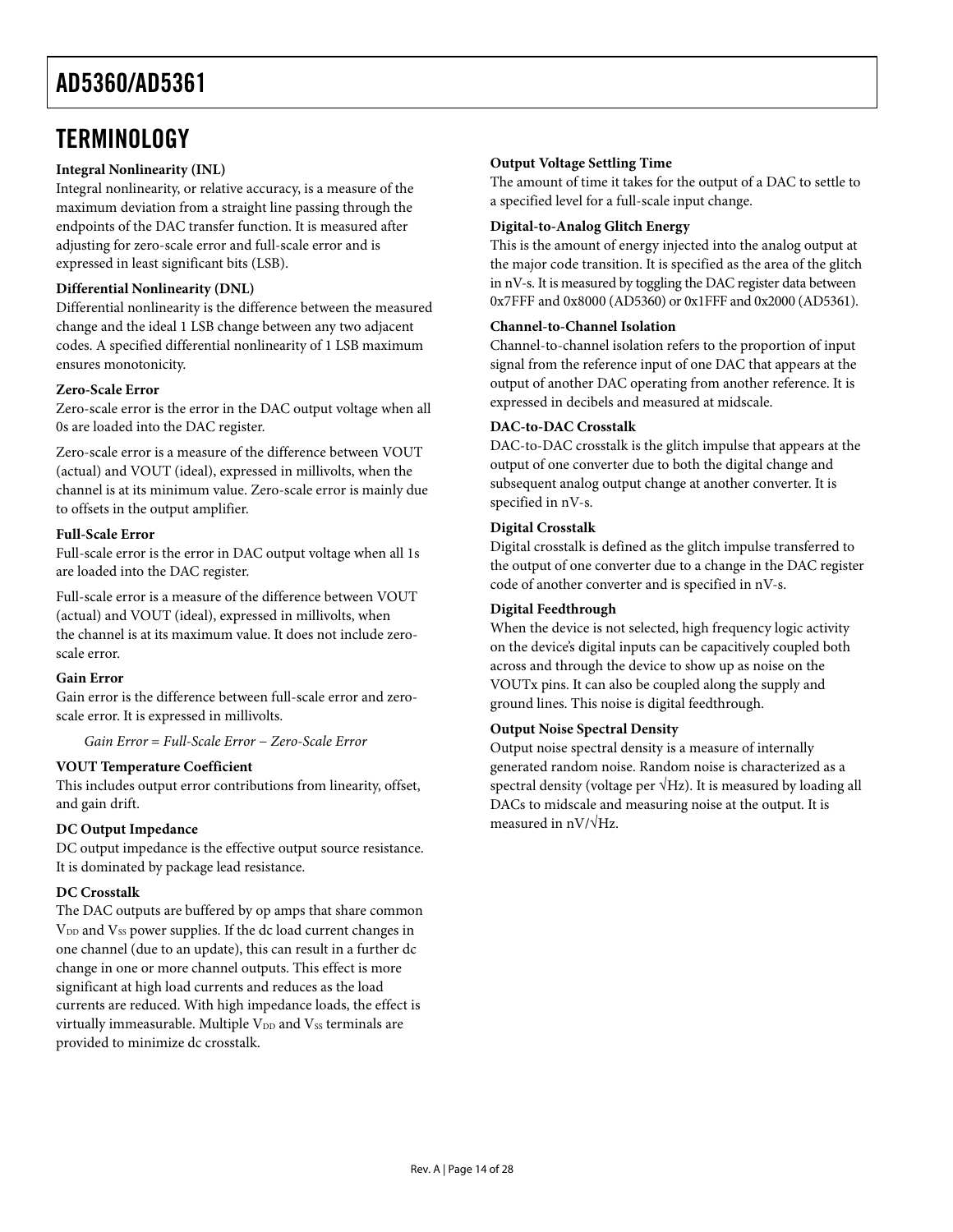### <span id="page-14-0"></span>FUNCTIONAL DESCRIPTION **DAC ARCHITECTURE**

**Table 6. AD5360/AD5361 Registers** 

The AD5360/AD5361 contain 16 DAC channels and 16 output amplifiers in a single package. The architecture of a single DAC channel consists of a 16-bit resistor-string DAC in the case of the AD5360 and a 14-bit DAC in the case of the AD5361, followed by an output buffer amplifier. The resistor-string section is simply a string of resistors, of equal value, from VREF0 or VREF1 to AGND. This type of architecture guarantees DAC monotonicity. The 16-/14-bit binary digital code loaded to the DAC register determines at which node on the string the voltage is tapped off before being fed into the output amplifier. The output amplifier multiplies the DAC output voltage by 4. The nominal output span is 12 V with a 3 V reference and 20 V with a 5 V reference.

### **CHANNEL GROUPS**

The 16 DAC channels of the AD5360/AD5361 are arranged into two groups of eight channels. The eight DACs of Group 0 derive their reference voltage from VREF0. Group 1 derives its reference voltage from VREF1. Each group has its own signal ground pin.

| <b>Register Name</b>  | <b>Word Length in Bits</b> | <b>Description</b>                                                                                                                                                                       |
|-----------------------|----------------------------|------------------------------------------------------------------------------------------------------------------------------------------------------------------------------------------|
| X1A (group) (channel) | 16(14)                     | Input Data Register A, one for each DAC channel.                                                                                                                                         |
| X1B (group) (channel) | 16(14)                     | Input Data Register B, one for each DAC channel.                                                                                                                                         |
| M (group) (channel)   | 16 (14)                    | Gain trim register, one for each DAC channel.                                                                                                                                            |
| C (group) (channel)   | 16(14)                     | Offset trim register, one for each DAC channel.                                                                                                                                          |
| X2A (group) (channel) | 16(14)                     | Output Data Register A, one for each DAC channel. These registers store the final,<br>calibrated DAC data after gain and offset trimming. They are not readable or directly<br>writable. |
| X2B (group) (channel) | 16 (14)                    | Output Data Register B, one for each DAC channel. These registers store the final,<br>calibrated DAC data after gain and offset trimming. They are not readable or directly<br>writable. |
| DAC (group) (channel) |                            | Data registers from which the DACs take their final input data. The DAC registers are<br>updated from the X2A or X2B registers. They are not readable or directly writable.              |
| OFS <sub>0</sub>      | 14                         | Offset DAC 0 data register, sets offset for Group 0.                                                                                                                                     |
| OFS1                  | 14                         | Offset DAC 1 data register, sets offset for Group 1.                                                                                                                                     |
| Control               | 5                          | Control register.                                                                                                                                                                        |
| Monitor               | 6                          | Monitor enable and configuration register.                                                                                                                                               |
| <b>GPIO</b>           |                            | GPIO configuration register.                                                                                                                                                             |

| <b>Register Name</b>          | <b>AD5360 Default Value</b> | <b>AD5361 Default Value</b> |
|-------------------------------|-----------------------------|-----------------------------|
| X1A, X1B                      | 0x8000                      | 0x2000                      |
| M                             | 0xFFFF                      | 0x3FFF                      |
|                               | 0x8000                      | 0x2000                      |
| OFS0, OFS1                    | 0x2000                      | 0x2000                      |
| Control                       | 0x00                        | 0x00                        |
| A/B Select 0 and A/B Select 1 | 0x00                        | 0x00                        |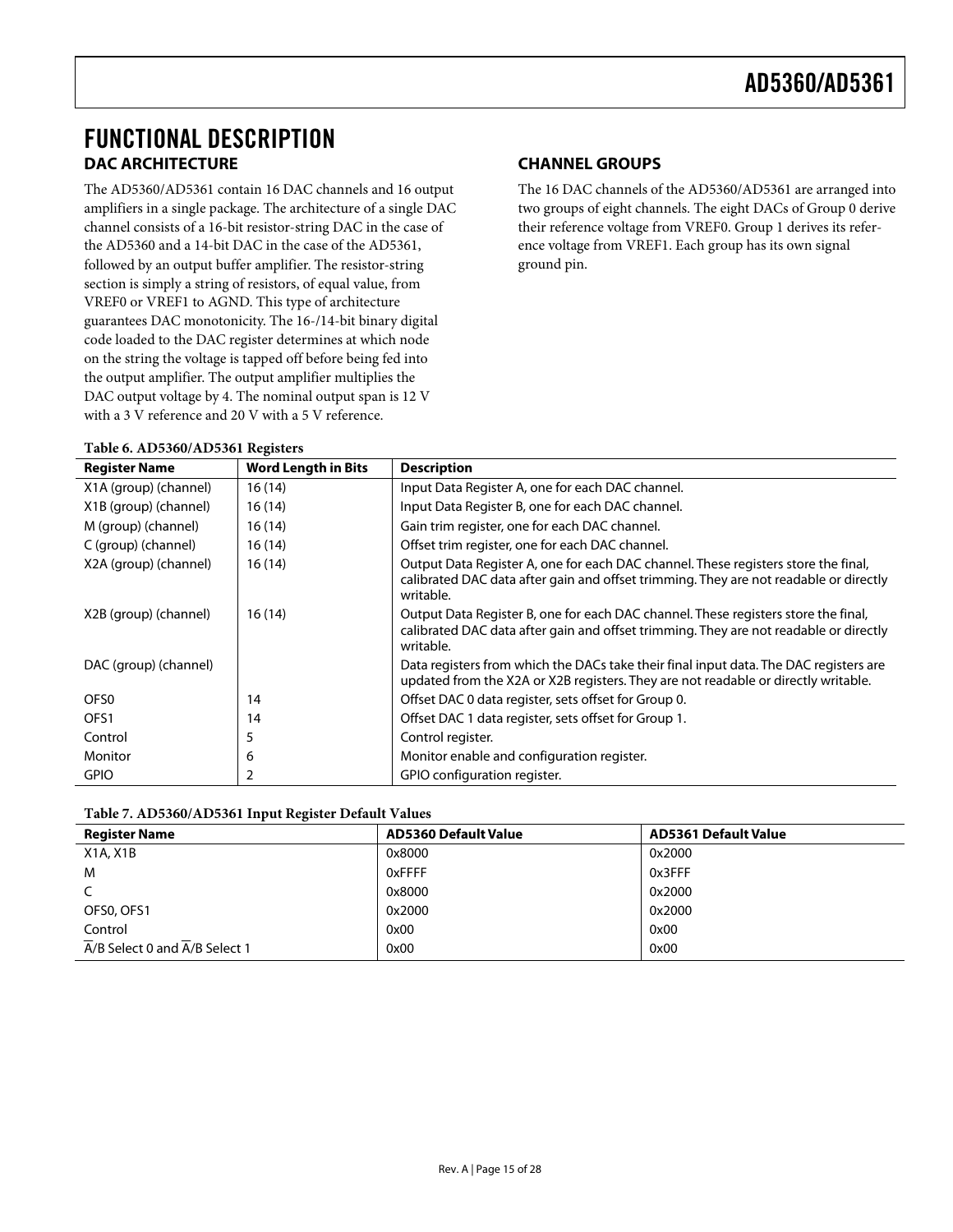### <span id="page-15-0"></span>**A/B REGISTERS GAIN/OFFSET ADJUSTMENT**

Each DAC channel has seven data registers. The actual DAC data word can be written to either the X1A or X1B input register, depending on the setting of the  $\overline{A}/B$  bit in the control register. If the A/B bit is 0, data is written to the X1A register. If the  $\overline{A/B}$  bit is 1, data is written to the X1B register. Note that this single bit is a global control and affects every DAC channel in the device. It is not possible to set up the device on a perchannel basis so that some writes are to the X1A register and some writes are to the X1B register.



Figure 21. Data Registers Associated with Each DAC Channel

Each DAC channel also has a gain register (M) and an offset (C) register, which allow trimming out of the gain and offset errors of the entire signal chain. Data from the X1A register is operated on by a digital multiplier and adder by the contents of the M and C registers. The calibrated DAC data is then stored in the X2A register. Similarly, data from the X1B register is operated on by the multiplier and adder and stored in the X2B register.

Although a multiplier and adder symbol are shown for each channel, there is only one multiplier and one adder in the device, which are shared among all channels. This has implications for the update speed when several channels are updated at once, as described in the [Register Update Rates](#page-21-2) section.

Each time data is written to the X1A register, or to the M or C register with the A/B control bit set to 0, the X2A data is recalculated and the X2A register is automatically updated. Similarly, X2B is updated each time data is written to X1B, or to M or C with A/B set to 1. The X2A and X2B registers are not readable or directly writable by the user.

Data output from the X2A and X2B registers is routed to the final DAC register by a multiplexer. An 8-bit A/B select register associated with each group of eight DACs controls whether each individual DAC takes its data from the X2A or X2B register. If a bit in this register is 0, the DAC takes its data from the X2A register; if 1, the DAC takes its data from the X2B register (Bit 0 through Bit 7 control DAC 0 through DAC 7, respectively).

<span id="page-15-1"></span>Note that because there are 16 bits in two registers, it is possible to set up, on a per-channel basis, whether each DAC takes its data from the X2A register or X2B register. A global command is also provided that sets all bits in the  $\overline{A}/B$  select registers to 0 or to 1.

All DACs in the AD5360/AD5361 can be updated simultaneously by taking LDAC low, when each DAC register is updated from either its X2A or X2B register, depending on the setting of the A/B select registers. The DAC register is not readable or directly writable by the user.

### **OFFSET DACs**

In addition to the gain and offset trim for each DAC, there are two 14-bit offset DACs, one for Group 0, and one for Group 1. These allow the output range of all DACs connected to them to be offset within a defined range. Thus, subject to the limitations of headroom, it is possible to set the output range of Group 0 and/or Group 1 to be unipolar positive, unipolar negative, or bipolar (either symmetrical or asymmetrical) about 0 V. The DACs in the AD5360/AD5361 are factory trimmed with the offset DACs set at their default values. This gives the best offset and gain performance for the default output range and span.

When the output range is adjusted by changing the value of the offset DAC, an extra offset is introduced due to the gain error of the offset DAC. The amount of offset is dependent on the magnitude of the reference and how much the offset DAC moves from its default value. This offset is shown in [Table 1. T](#page-3-1)he worst-case offset occurs when the offset DAC is at positive full scale or negative full scale. This value can be added to the offset present in the main DAC of a channel to give an indication of the overall offset for that channel. In most cases, the offset can be removed by programming the C register of the channel with an appropriate value. The extra offset caused by the offset DACs needs to be taken into account only when the offset DAC is changed from its default value. [Figure 22](#page-15-1) shows the allowable code range that can be loaded to the offset DAC, and this is dependent on the reference value used. Thus, for a 5 V reference, the offset DAC should not be programmed with a value greater than 8192 (0x2000).

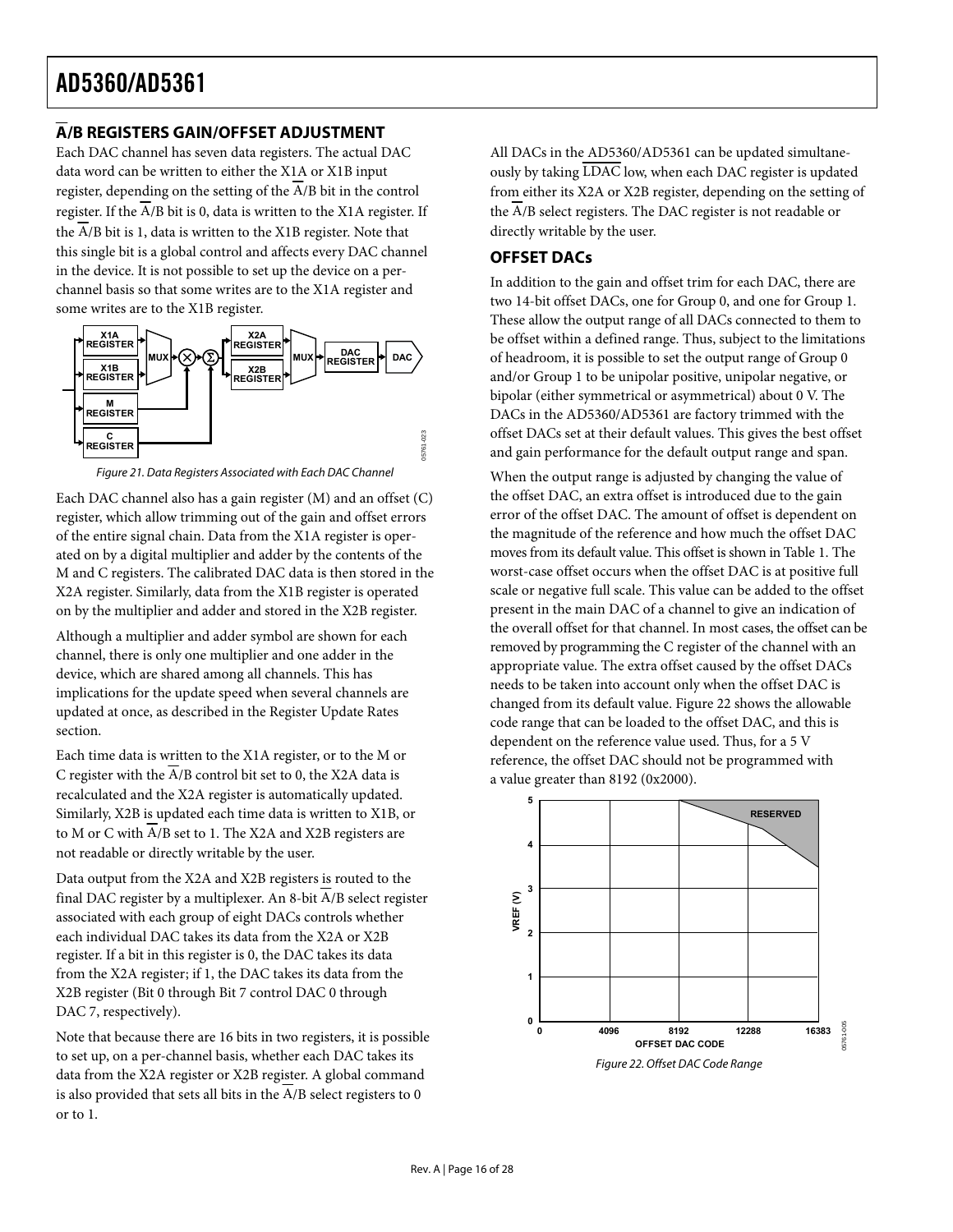### <span id="page-16-0"></span>**OUTPUT AMPLIFIER**

Because the output amplifiers can swing to 1.4 V below the positive supply and 1.4 V above the negative supply, this limits how much the output can be offset for a given reference voltage. For example, it is not possible to have a unipolar output range of 20 V because the maximum supply voltage is  $\pm 16.5$  V.



Figure 23. Output Amplifier and Offset DAC

Figure 23 shows details of a DAC output amplifier and its connections to the offset DAC. On power-up, S1 is open, disconnecting the amplifier from the output. S3 is closed, so the output is pulled to SIGGND. S2 is also closed to prevent the output amplifier from being open-loop. If CLR is low at power-up, the output remains in this condition until  $\overline{\text{CLR}}$  is taken high. The DAC registers can be programmed, and the outputs assume the programmed values when CLR is taken high. Even if CLR is high at power-up, the output remains in this condition until  $V_{DD} > 6$  V and  $V_{SS} < -4$  V and the initialization sequence has finished. The outputs then go to their power-on default values.

### **TRANSFER FUNCTION**

The output voltage of a DAC in the AD5360/AD5361 is dependent on the value in the input register, the value of the M and C registers, and the value in the offset DAC. The transfer functions for the AD5360/AD5361 are shown in the following sections.

#### **AD5360 Transfer Function**

The input code is the value in the X1A or X1B register that is applied to DAC (X1A, X1B default code  $= 32,768$ )

 $DAC\_CODE = *INPUT\_CODE* ×  $(M + 1)/2^{16} + C - 2^{15}$$ 

DAC output voltage

 $V_{OUT} = 4 \times V_{REF} \times (DAC\_CODE - (OFFSET\_CODE \times 4))/$  $2^{16} + V_{SIGGND}$ 

where:

*DAC\_CODE* should be within the range of 0 to 65,535.

*VREF* = 3.0 V, for a 12 V span.

*V<sub>REF</sub>* = 5.0 *V*, for a 20 *V* span.

*M* = *code in gain register* – *default code* =  $2^{16}$  – 1.

*C* = *code in offset register* − *default code* = 215.

OFFSET\_CODE is the code loaded to the offset DAC. It is multiplied by 4 in the transfer function because this DAC is a 14-bit device. On power-up, the default code loaded to the offset DAC is 8192 (0x2000). With a 10 V reference, this gives a span of −10 V to +10 V.

### **AD5361 Transfer Function**

The input code is the value in the X1A or X1B register that is applied to DAC (X1A, X1B default code = 8192)

*DAC\_CODE* = *INPUT\_CODE* ×  $(M + 1)/2^{14}$  +  $C - 2^{13}$ 

DAC output voltage

$$
V_{OUT}=4\times V_{REF}\times (DAC\_CODE-OFFSET\_CODE)/2^{14}+\\V_{SIGND}
$$

where:

*DAC\_CODE* should be within the range of 0 to 16,383.  $V_{REF}$  = 3.0 V, for a 12 V span.  $V_{REF}$  = 5.0 V, for a 20 V span. *M* = *code in gain register* – *default code* =  $2^{14}$  – 1. *C* = *code in offset register* − *default code* = 213.

OFFSET\_CODE is the code loaded to the offset DAC. On power-up, the default code loaded to the offset DAC is 8192 (0x2000). With a 5 V reference, this gives a span of −10 V to +10 V.

### **REFERENCE SELECTION**

The AD5360/AD5361 have two reference input pins. The voltage applied to the reference pins determines the output voltage span on VOUT0 to VOUT15. VREF0 determines the voltage span for VOUT0 to VOUT7 (Group 0), and VREF1 determines the voltage span for VOUT8 to VOUT15 (Group 1). The reference voltage applied to each VREF pin can be different, if required, allowing each group of eight channels to have a different voltage span. The output voltage range and span can be adjusted by programming the offset register and gain register for each channel as well as programming the offset DAC. If the offset and gain features are not used (that is, the M and C registers are left at their default values), the required reference levels can be calculated as follows:

 $VREF = (VOUT_{MAX} - VOUT_{MIN})/4$ 

If the offset and gain features of the AD5360/AD5361 are used, the required output range is slightly different. The chosen output range should take into account the system offset and gain errors that need to be trimmed out. Therefore, the chosen output range should be larger than the actual, required range.

The required reference levels can be calculated as follows:

- 1. Identify the nominal output range on VOUT.
- 2. Identify the maximum offset span and the maximum gain required on the full output signal range.
- 3. Calculate the new maximum output range on VOUT, including the expected maximum offset and gain errors.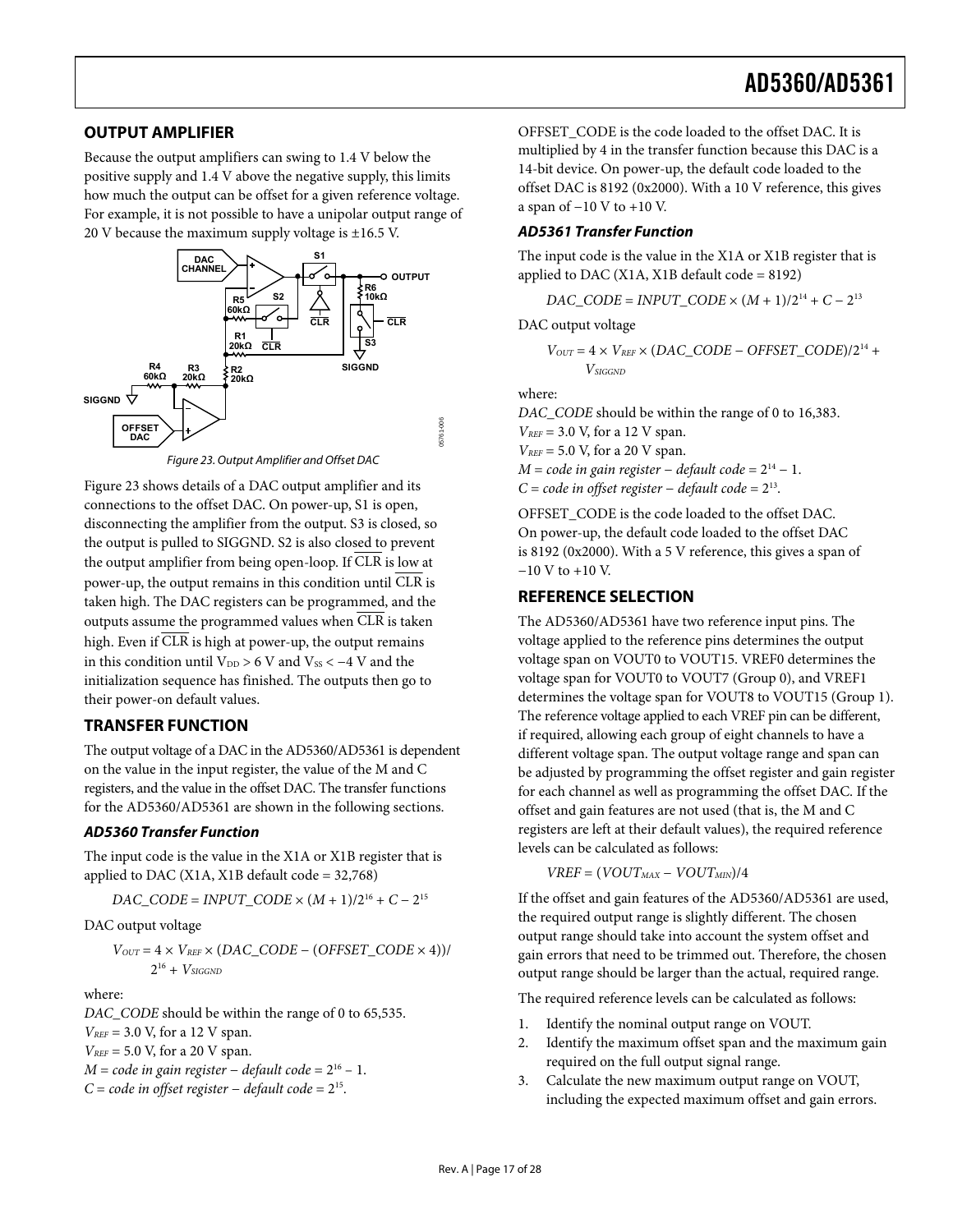- <span id="page-17-0"></span>4. Choose the new required VOUT $_{MAX}$  and VOUT $_{MIN}$ , keeping the VOUT limits centered on the nominal values. Note that  $V_{DD}$  and  $V_{SS}$  must provide sufficient headroom.
- 5. Calculate the value of VREF as follows:  $VREF = (VOUT_{MAX} - VOUT_{MIN})/4$

### **Reference Selection Example**

*Nominal output range* = 20 V (−10 V to +10 V) *Offset error* = ±100 mV *Gain error* = ±3%  $SIGGND = AGND = 0$  V

### *Gain error* = ±3%

*Maximum positive gain error* = +3% *Output range including gain error*  $= 20 + 0.03$  (20)  $=$ 20.6 V

### *Offset error* = ±100 mV

*Maximum offset error span* = 2 (100 mV) = 0.2 V *Output range including gain error and offset error* =  $20.6 V + 0.2 V = 20.8 V$ 

### VREF calculation

*Actual output range* = 20.6 V, that is, −10.3 V to +10.3 V (centered);

 $VREF = (10.3 V + 10.3 V)/4 = 5.15 V$ 

If the solution yields an inconvenient reference level, the user can adopt one of the following approaches:

- Use a resistor divider to divide down a convenient, higher reference level to the required level.
- Select a convenient reference level above VREF and modify the gain and offset registers to digitally downsize the reference. In this way, the user can use almost any convenient reference level but may reduce the performance by overcompaction of the transfer function.
- Use a combination of these two approaches.

### **CALIBRATION**

The user can perform a system calibration on the AD5360 and AD5361 to reduce gain and offset errors to below 1 LSB. This is achieved by calculating new values for the M and C registers and reprogramming them.

### **Reducing Zero-Scale and Full-Scale Error**

Zero-scale error can be reduced as follows:

- 1. Set the output to the lowest possible value.
- 2. Measure the actual output voltage and compare it with the required value. This gives the zero-scale error.
- 3. Calculate the number of LSBs equivalent to the error and add this from the default value of the C register. Note that only negative zero-scale error can be reduced.

Full-scale error can be reduced as follows:

- 1. Measure the zero-scale error.
- 2. Set the output to the highest possible value.
- 3. Measure the actual output voltage and compare it with the required value. Add this error to the zero-scale error. This is the span error, which includes full-scale error.
- 4. Calculate the number of LSBs equivalent to the span error and subtract it from the default value of the M register. Note that only positive full-scale error can be reduced.

The M and C registers should not be programmed until both zero-scale errors and full-scale errors have been calculated.

### **AD5360 Calibration Example**

This example assumes that a −10 V to +10 V output is required. The DAC output is set to −10 V but is measured at −10.03 V. This gives a zero-scale error of −30 mV.

 $1$  LSB = 20 V/65,536 = 305.176  $\mu$ V

 $30 \text{ mV} = 98 \text{ LSBs}$ 

The full-scale error can now be removed. The output is set to +10 V, and a value of +10.02 V is measured. The full-scale error is +20 mV. The span error is +20 mV –  $(-30 \text{ mV})$  = +50 mV.

 $+50$  mV = 164 LSBs

The errors can now be removed.

- 1. 98 LSBs should be added to the default C register value;  $(32,768 + 98) = 32,866.$
- 2. 32,866 should be programmed to the C register.
- 3. 164 LSBs should be subtracted from the default M register value;  $(65,535 - 164) = 65,371$ .
- 4. 65,371 should be programmed to the M register.

### **Additional Calibration**

The techniques described in the previous section are usually enough to reduce the zero-scale errors and full-scale errors in most applications. However, there are limitations whereby the errors may not be sufficiently removed. For example, the offset (C) register can only be used to reduce the offset caused by the negative zero-scale error. A positive offset cannot be reduced. Likewise, if the maximum voltage is below the ideal value, that is, a negative full-scale error, the gain (M) register cannot be used to increase the gain to compensate for the error.

These limitations can be overcome by increasing the reference value. With a 2.5 V reference, a 10 V span is achieved. The ideal voltage range, for the AD5360 or AD5361, is −5 V to +5 V. Using a 2.6 V reference increases the range to −5.2 V to +5.2 V. Clearly, in this case, the offset and gain errors are insignificant and the M and C registers can be used to raise the negative voltage to −5 V and then reduce the maximum voltage down to +5 V to give the most accurate values possible.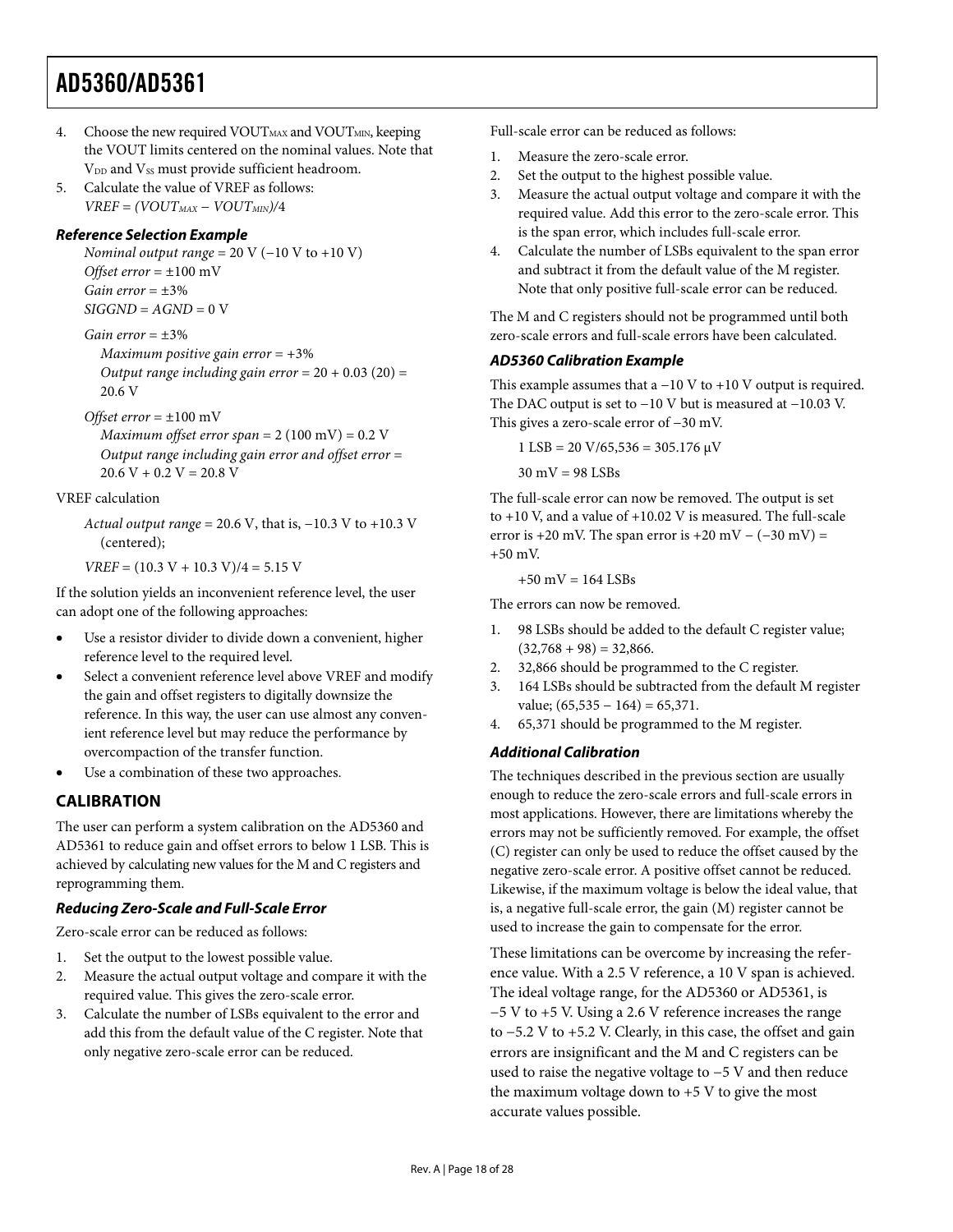### <span id="page-18-1"></span><span id="page-18-0"></span>**RESET FUNCTION**

The reset function is initiated by the  $\overline{\text{RESET}}$  pin. On the rising edge of RESET, the AD5360/AD5361 state machine initiates a reset sequence to reset the X, M, and C registers to their default values. This sequence typically takes 300 μs, and the user should not write to the part during this time. On power-up, it is recommended that the user bring RESET high as soon as possible to properly initialize the registers.

<span id="page-18-2"></span>When the reset sequence is complete (and provided that  $\overline{\text{CLR}}$  is high), the DAC output is at a potential specified by the default register settings, which are equivalent to SIGGNDx. The DAC outputs remain at SIGGNDx until the X, M, or C register is updated and LDAC is taken low. The AD5360/AD5361 can be returned to the default state by pulsing RESET low for at least 30 ns. Note that, because the reset function is rising edge triggered, bringing RESET low has no effect on the operation of the AD5360/AD5361.

### **CLEAR FUNCTION**

CLR is an active low input that should be high for normal operation. The CLR pin has an internal 500 kΩ pull-down resistor. When CLR is low, the input to each of the DAC output buffer stages (VOUT0 to VOUT15) is switched to the externally set potential on the relevant SIGGNDx pin. While  $\overline{\text{CLR}}$  is low, all  $\overline{\text{LDAC}}$  pulses are ignored. When  $\overline{\text{CLR}}$  is taken high again, the DAC outputs return to their previous values. The contents of input registers and DAC Register 0 to DAC Register 15 are not affected by taking  $\overline{\text{CLR}}$  low. To prevent glitches appearing on the outputs,  $\overline{\text{CLR}}$  should be brought low whenever the output span is adjusted by writing to the offset DAC.

### **BUSY AND LDAC FUNCTIONS**

The value of an X2 (A or B) register is calculated each time the user writes new data to the corresponding X1, C, or M register. During the calculation of  $X2$ , the  $\overline{BUSY}$  output goes low. While BUSY is low, the user can continue writing new data to the X1, M, or C register (see the [Register Update Rates](#page-21-2) section for more details), but no DAC output updates can take place.

The BUSY pin is bidirectional and has a 50 kΩ internal pull-up resistor. When multiple AD5360 or AD5361 devices may be used in one system, the BUSY pins can be tied together. This is useful when it is required that no DAC in any device be updated until all other DACs are ready. When each device has finished updating the X2 (A or B) register, it releases the BUSY pin. If another device has not finished updating its X2 registers, it holds BUSY low, thus delaying the effect of LDAC going low.

The DAC outputs are updated by taking the  $\overline{\text{LDAC}}$  input low. If LDAC goes low while BUSY is active, the LDAC event is stored and the DAC outputs update immediately after BUSY goes high. A user can also hold the  $\overline{\text{LDAC}}$  input permanently low. In this case, the DAC outputs update immediately after BUSY goes high. Whenever the  $\overline{A/B}$  select registers are written to,  $\overline{BUSY}$ also goes low, for approximately 600 ns.

The AD5360/AD5361 have flexible addressing that allows writing of data to a single channel, all channels in a group, the same channel in Group 0 and Group 1, or all channels in the device. This means that 1, 2, 8, or 16 DAC register values may need to be calculated and updated. Because there is only one multiplier shared among 16 channels, this task must be done sequentially, so the length of the BUSY pulse varies according to the number of channels being updated.

### **Table 8. BUSY Pulse Widths**

| Action                                           | <b>BUSY Pulse Width<sup>1</sup></b> |
|--------------------------------------------------|-------------------------------------|
| Loading Input, C, or M to 1 Channel <sup>2</sup> | 1.5 µs maximum                      |
| Loading Input, C, or M to 2 Channels             | $2.1 \,\mu s$ maximum               |
| Loading Input, C, or M to 8 Channels             | 5.7 µs maximum                      |
| Loading Input, C, or M to 16 Channels            | 10.5 µs maximum                     |

<sup>1</sup> BUSY pulse width = ((number of channels + 1)  $\times$  600 ns) + 300 ns.  $2$  A single channel update is typically 1 μs.

The AD5360/AD5361 contain an extra feature whereby a DAC register is not updated unless its X2A or X2B register has been written to since the last time LDAC was brought low. Normally, when LDAC is brought low, the DAC registers are filled with the contents of the X2A or X2B registers, depending on the setting of the  $\overline{A/B}$  select register. However, the AD5360/ AD5361 update the DAC register only if the X2A or X2B data has changed, thereby removing unnecessary digital crosstalk.

### **BIN/2SCOMP PIN**

The BIN/2SCOMP pin determines if the output data is presented as offset binary or twos complement. If this pin is low, the data is straight binary. If it is high, the data is twos complement. This affects only the X, C, and offset DAC registers; the M register and the control and command data are interpreted as straight binary.

### **TEMPERATURE SENSOR**

The on-chip temperature sensor provides a voltage output at the TEMP\_OUT pin that is linearly proportional to the Centigrade temperature scale. The typical accuracy of the temperature sensor is ±1°C at +25°C and ±5°C over the −40°C to +85°C range. Its nominal output voltage is 1.46 V at +25°C, varying at 4.4 mV/°C. Its low output impedance, low selfheating, and linear output simplify interfacing to temperature control circuitry and analog-to-digital converters.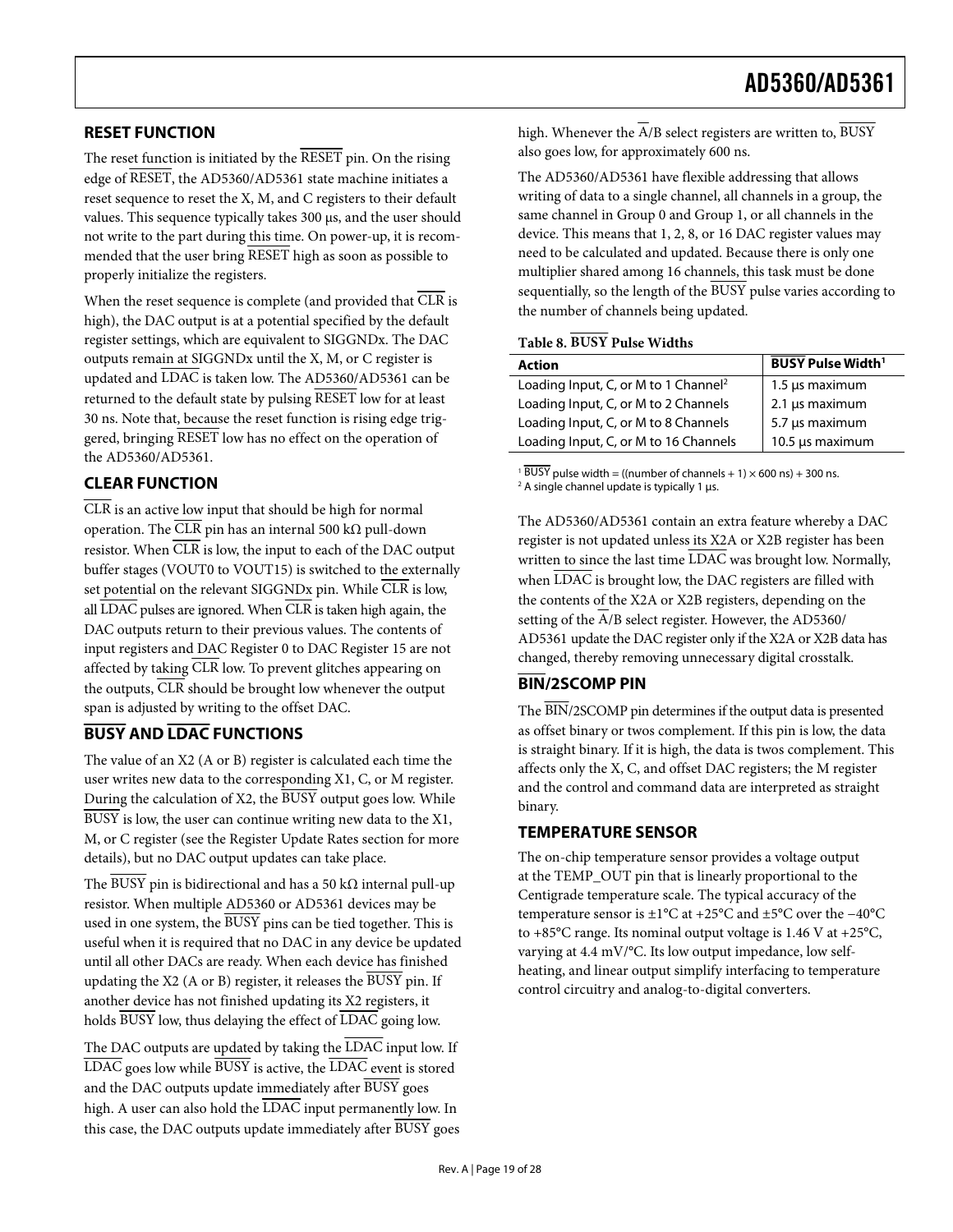### <span id="page-19-1"></span><span id="page-19-0"></span>**MONITOR FUNCTION**

The AD5360/AD5361 contain a channel monitor function that consists of an analog multiplexer addressed via the serial interface, allowing any channel output to be routed to this pin for monitoring using an external ADC. In addition, two monitor inputs, MON\_IN0 and MON\_IN1, are provided, which can also be routed to MON\_OUT. The monitor function is controlled by the monitor register, which allows the monitor output to be enabled or disabled, and selection of a DAC channel or one of the monitor pins. When disabled, the monitor output is high impedance, so several monitor outputs can be connected in parallel and only one enabled at a time. Table 9 shows the control register settings relevant to the monitor function.

| F5 | F4 | F3 | F <sub>2</sub> | F <sub>1</sub> | F <sub>0</sub> | <b>Function</b>     |
|----|----|----|----------------|----------------|----------------|---------------------|
| 0  | Χ  | Χ  | x              | x              | X              | MON OUT disabled    |
|    | X  | X  | X              | x              | $\mathsf{x}$   | MON OUT enabled     |
|    | 0  | 0  | $\Omega$       | 0              | $\Omega$       | MON $OUT = VOUT0$   |
|    | 0  | 0  | O              | 0              |                | MON $OUT = VOUT1$   |
|    | 0  |    |                |                |                | MON $OUT = VOUT15$  |
|    |    | 0  | O              | 0              | $\Omega$       | MON $OUT = MON$ INO |
|    |    | 0  |                | 0              |                | MON OUT = MON $IN1$ |

The multiplexer is implemented as a series of analog switches. Because this could conceivably cause a large amount of current to flow from the input of the multiplexer, that is, VOUTx or MON\_INx to the output of the multiplexer, MON\_OUT, care should taken to ensure that whatever is connected to the MON\_OUT pin is of high enough impedance to prevent the continuous current limit specification from being exceeded. Because the MON\_OUT pin is not buffered, the amount of current drawn from this pin creates a voltage drop across the switches, which in turn leads to an error in the voltage being monitored. Where accuracy is important, it is recommended that the MON\_OUT pin be buffered. [Figure 20](#page-12-0) shows the typical error due to the MON\_OUT current

### **GPIO PIN**

The AD5360/AD5361 have a general-purpose I/O pin, GPIO. This can be configured as an input or an output and read back or programmed (when configured as an output) via the serial interface. Typical applications for this pin include monitoring the status of a logic signal, monitoring a limit switch, or controlling an external multiplexer. The GPIO pin is configured by writing to the GPIO register, which has the special function code of 001101 (see [Table 14 a](#page-23-2)nd [Table 15](#page-23-1) ). When Bit F1 is set, the GPIO pin becomes an output and F0 determines whether the pin is high or low. The GPIO pin can be set as an input by writing 0 to both F1 and F0. The status of the GPIO pin can be determined by initiating a read operation using the appropriate bits in [Table 16. T](#page-24-0)he status of the pin is indicated by the LSB of the register read.

### **POWER-DOWN MODE**

The AD5360/AD5361 can be powered down by setting Bit 0 in the control register to 1. This turns off the DACs, thus reducing the current consumption. The DAC outputs are connected to their respective SIGGND potentials. The power-down mode does not change the contents of the registers, and the DACs return to their previous voltage when the power-down bit is cleared to 0.

### **THERMAL MONITORING FUNCTION**

The AD5360/AD5361 can be programmed to power down the DACs if the temperature on the die exceeds 130°C. Setting Bit 1 in the control register to 1 (see [Table 15](#page-23-1)) enables this function. If the die temperature exceeds 130°C, the AD5360/AD5361 enter a temperature power-down mode, which is equivalent to setting the power-down bit in the control register. To indicate that the AD5360/AD5361 have entered temperature shutdown mode, Bit 4 of the control register is set to 1. The AD5360/AD5361 remain in temperature shutdown mode, even if the die temperature falls, until Bit 1 in the control register is cleared to 0.

### **TOGGLE MODE**

The AD5360/AD5361 have two X2 registers per channel, X2A and X2B, which can be used to switch the DAC output between two levels with ease. This approach greatly reduces the overhead required by a microprocessor, which would otherwise have to write to each channel individually. When the user writes to either the X1A, X2A, M, or C register, the calculation engine takes a certain amount of time to calculate the appropriate X2A or X2B values. If the application only requires that the DAC output switch between two levels, such as a data generator, any method that reduces the amount of calculation time encountered is advantageous. For the data generator example, the user should set the high and low levels for each channel once, by writing to the X1A and X1B registers. The values of X2A and X2B are calculated and stored in their respective registers. The calculation delay, therefore, only happens during the setup phase, that is, when programming the initial values. To toggle a DAC output between the two levels, it is only required to write to the relevant A/B select register to set the MUX 2 register bit. Furthermore, because there are eight MUX 2 control bits per register, it is possible to update eight channels with a single write. Table 17 shows the bits that correspond to each DAC output.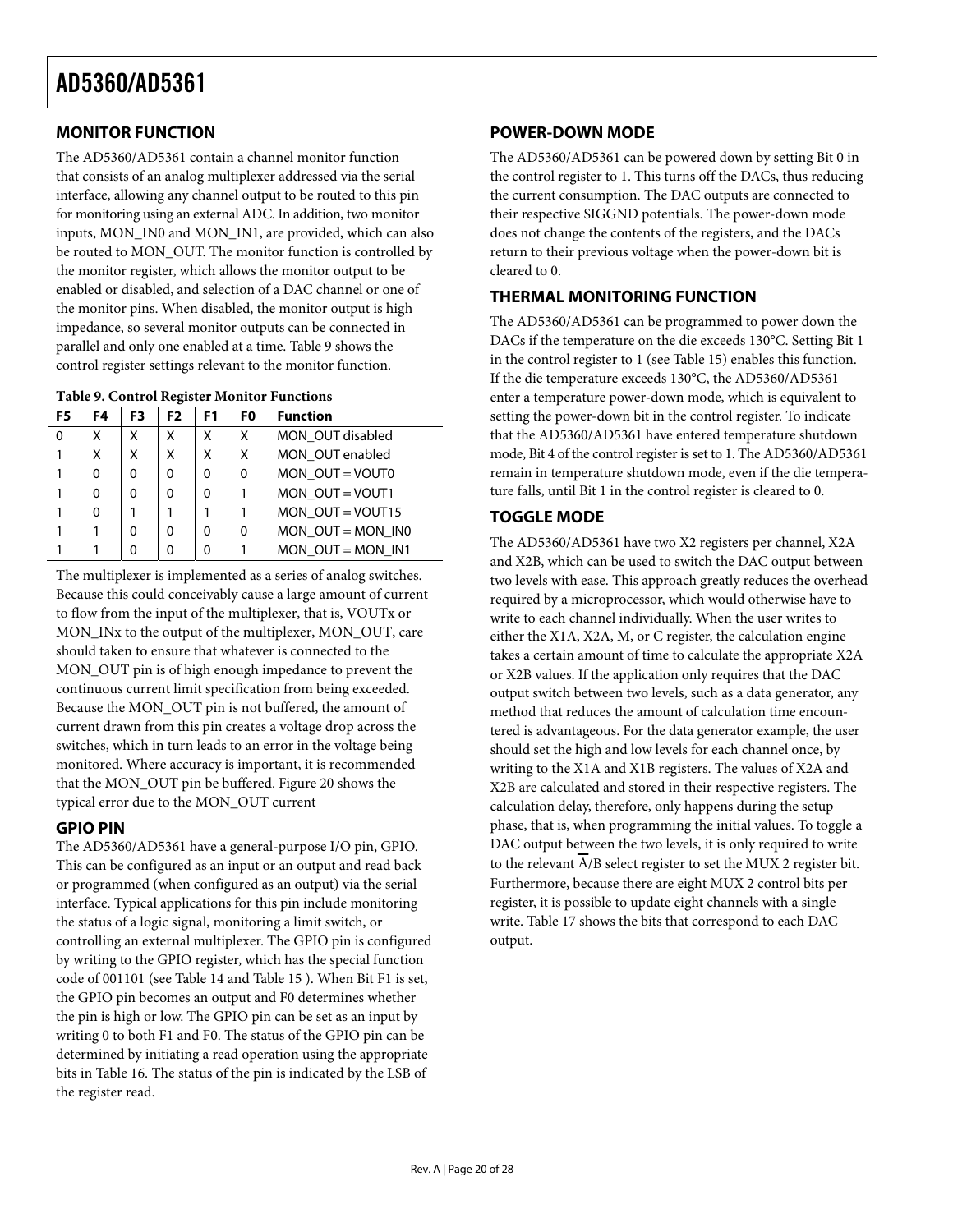### <span id="page-20-2"></span><span id="page-20-1"></span><span id="page-20-0"></span>SERIAL INTERFACE

The AD5360/AD5361 contain a high speed SPI operating at clock frequencies up to 50 MHz (20 MHz for read operations). To minimize both the power consumption of the device and on-chip digital noise, the interface powers up fully only when the device is being written to, that is, on the falling edge of SYNC. The serial interface is 2.5 V LVTTL-compatible when operating from a 2.5 V to 3.6 V  $DV_{CC}$  supply. It is controlled by four pins: SYNC (frame synchronization input), SDI (serial data input), SCLK (clocking of data in and out of the device), and SDO (serial data output for data readback).

### **SPI WRITE MODE**

The AD5360/AD5361 allow writing of data via the serial interface to every register directly accessible to the serial interface, which are all registers except the X2A, X2B, and DAC registers. The X2A and X2B registers are updated when writing to the X1A, X1B, M, and C registers, and the DAC registers are updatedby LDAC. The serial word (see Table 10 or Table 11) is 24 bits long; 16 or 14 of these bits are data bits, six bits are address bits, and two bits are mode bits that determine what is done with the data. Two bits are reserved on the AD5361.

The serial interface works with both a continuous and a burst (gated) serial clock. Serial data applied to SDI is clocked into the AD5360/AD5361 by clock pulses applied to SCLK. The first falling edge of SYNC starts the write cycle. At least 24 falling clock edges must be applied to SCLK to clock in 24 bits of data, before SYNC is taken high again. If SYNC is taken high before the 24th falling clock edge, the write operation is aborted.

If a continuous clock is used, SYNC must be taken high before the 25th falling clock edge. This inhibits the clock within the AD5360/AD5361. If more than 24 falling clock edges are applied before SYNC is taken high again, the input data is corrupted. If an externally gated clock of exactly 24 pulses is used, SYNC may be taken high any time after the 24th falling clock edge.

The input register addressed is updated on the rising edge of SYNC. For another serial transfer to take place, SYNC must be taken low again.

### **Table 10. AD5360 Serial Word Bit Assignation**

<span id="page-20-3"></span>

| 123 | 122            | 121 | 120            | 119            | 118            | 117            | <b>116</b>     | 115             | 114             | 113 | 112             | 111             | 110             | 19             | -18 | 17 | -16 | 15 | 14 | -13            | 12             | $\overline{11}$ | I0             |
|-----|----------------|-----|----------------|----------------|----------------|----------------|----------------|-----------------|-----------------|-----|-----------------|-----------------|-----------------|----------------|-----|----|-----|----|----|----------------|----------------|-----------------|----------------|
| M1  | M <sub>0</sub> | A5  | A <sup>4</sup> | A <sub>3</sub> | A <sub>2</sub> | A <sub>1</sub> | A <sub>0</sub> | D <sub>15</sub> | D <sub>14</sub> | D13 | D <sub>12</sub> | D <sub>11</sub> | D <sub>10</sub> | D <sub>9</sub> | D8  | D7 | D6  | D5 | D4 | D <sub>3</sub> | D <sub>2</sub> | D.              | D <sub>0</sub> |

#### **Table 11. AD5361 Serial Word Bit Assignation**

<span id="page-20-5"></span><span id="page-20-4"></span>

|                |                |                |                |                |                |                | ------------   |                 |                 |                 |                 |                |                |    |                |                |    |                |                |                |                          |                 |
|----------------|----------------|----------------|----------------|----------------|----------------|----------------|----------------|-----------------|-----------------|-----------------|-----------------|----------------|----------------|----|----------------|----------------|----|----------------|----------------|----------------|--------------------------|-----------------|
| 123            | 122            | 121            | 120            | <b>119</b>     | 118            | 117            | <b>116</b>     | <b>115</b>      | 114             | 113             | -112            | 111            | 110            | 19 | -18            | -17            | 16 | - 15           | 14             | 13             | $\overline{\phantom{a}}$ | 10 <sup>1</sup> |
| M <sub>1</sub> | M <sub>0</sub> | A <sub>5</sub> | A <sub>4</sub> | A <sub>3</sub> | A <sub>2</sub> | A <sub>1</sub> | A <sub>0</sub> | D <sub>13</sub> | D <sub>12</sub> | D <sub>11</sub> | D <sub>10</sub> | D <sub>9</sub> | D <sub>8</sub> | D7 | D <sub>6</sub> | D <sub>5</sub> | D4 | D <sub>3</sub> | D <sub>2</sub> | D <sub>1</sub> | D <sub>0</sub>           |                 |

<sup>1</sup> I1 and I0 are reserved for future use and should be 0 when writing the serial word. These bits read back as 0.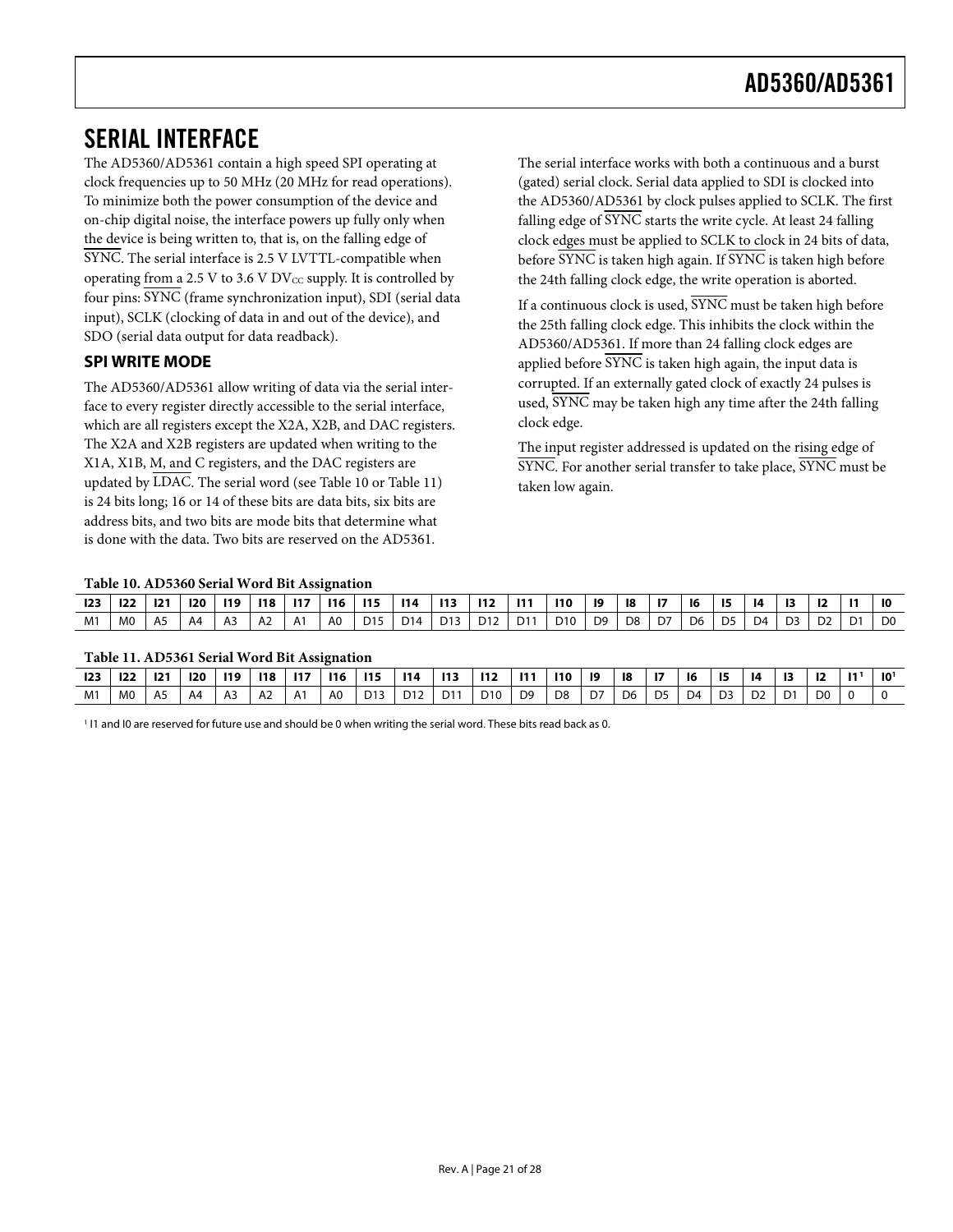### <span id="page-21-1"></span><span id="page-21-0"></span>**SPI READBACK MODE**

The AD5360/AD5361 allow data readback via the serial interface from every register directly accessible to the serial interface, which is all registers except the X2A, X2B, and DAC data registers. To read back a register, it is first necessary to tell the AD5360/AD5361 which register is to be read. This is achieved by writing a word whose first two bits are the Special Function Code 00 to the device. The remaining bits then determine if the operation is a readback and which register is to be read back, or if it is a write to of the special function registers, such as the control register.

If a readback command is written to a special function register, data from the selected register is clocked out of the SDO pin during the next SPI operation. The SDO pin is normally threestated but becomes driven as soon as a read command is issued. The pin remains driven until the register's data is clocked out. See [Figure 5](#page-7-0) for the read timing diagram. Note that, due to the timing requirements of  $t_{22}$  (25 ns), the maximum speed of the SPI interface during a read operation should not exceed 20 MHz.

### <span id="page-21-2"></span>**REGISTER UPDATE RATES**

The value of the X2A or X2B register is calculated each time the user writes new data to the corresponding X1, C, or M register. The calculation is performed by a three-stage process. The first two stages take approximately 600 ns each, and the third stage takes approximately 300 ns. When the write to a X1, C, or M register is complete, the calculation process begins. If the write operation involves the update of a single DAC channel, the user is free to write to another register provided that the write operation does not finish until the first stage calculation is complete, that is, 600 ns after the completion of the first write operation. If a group of channels is being updated by a single write operation, the first stage calculation is repeated for each channel, taking 600 ns per channel. In this case, the user should not complete the next write operation until this time has elapsed.

### **PACKET ERROR CHECKING**

To verify that data has been received correctly in noisy environments, the AD5360/AD5361 offer the option of error checking based on an 8-bit (CRC-8) cyclic redundancy check. The device controlling the AD5360/AD5361 should generate an 8-bit checksum using the polynomial  $C(x) = x^8 + x^2 + x^1 + 1$ . The checksum is added to the end of the data word, and 32 data bits are sent to the AD5360/AD5361 before taking SYNC high. If the AD5360/AD5361 see a 32-bit data frame, they perform the error check when  $\overline{\text{SYNC}}$  goes high. If the checksum is valid, the data is written to the selected register. If the checksum is invalid, the data is ignored, the packet error check output  $(\overline{PEC})$  goes low, and Bit 3 of the control register is set. After reading the control register, the error flag is cleared automatically and PEC goes high again.

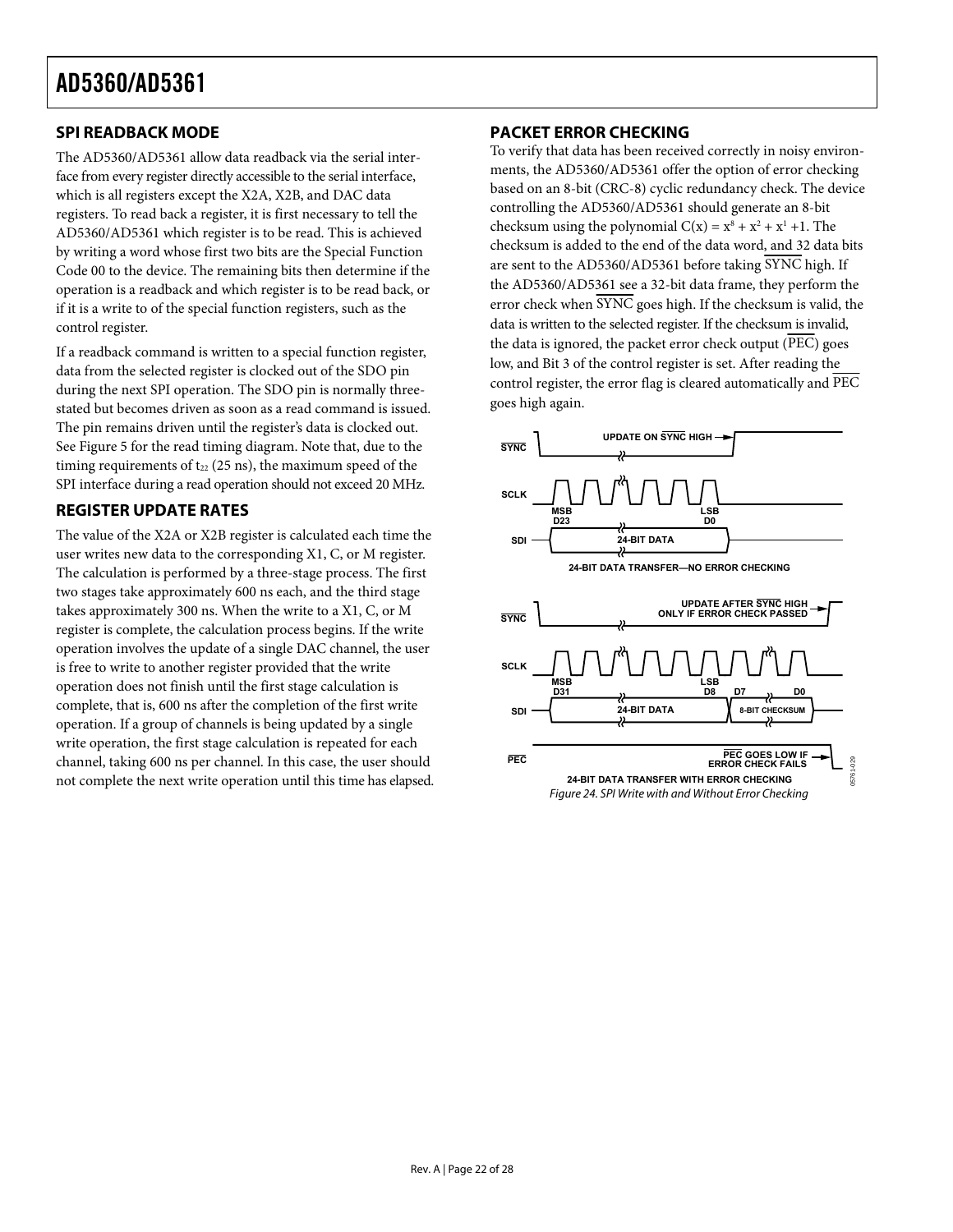### <span id="page-22-0"></span>**CHANNEL ADDRESSING AND SPECIAL MODES**

If the mode bits are not 00, then the data word D15 to D0 (AD5360) or D13 to D0 (AD5361) is written to the device. Address Bit A4 to Address Bit A0 determine which channel or channels is/are written to, while the mode bits determine to which register (X1A, X1B, C, or M) the data is written, as shown in [Table 10](#page-20-3) and [Table 11](#page-20-4). Data is to be written to the X1A when the A/B bit in the control register is 0 or to the X1B register when the bit is 1.

The AD5360/AD5361 have very flexible addressing that allows writing of data to a single channel, all channels in a group, the same channel in Group 0 and Group 1 or all channels in the

device. Table 13 shows all these address modes. It shows which group(s) and which channel(s) is/are addressed for every combination of Address Bit A4 to Address Bit A0.

|  |  | Table 12. Mode Bits |  |
|--|--|---------------------|--|
|--|--|---------------------|--|

| M1 | MО | Action                                                             |
|----|----|--------------------------------------------------------------------|
|    |    | Write DAC data (X) register                                        |
|    | 0  | Write DAC offset (C) register                                      |
| 0  |    | Write DAC gain (M) register                                        |
| 0  | 0  | Special function, used in combination with other<br>bits of a word |

| Table 13. Group and Channel Addressing |  |
|----------------------------------------|--|
|----------------------------------------|--|

|                                         |                          | <b>Address Bit A4 to Address Bit A3</b> |                    |        |
|-----------------------------------------|--------------------------|-----------------------------------------|--------------------|--------|
| <b>Address Bit A2 to Address Bit A0</b> | 00                       | 01                                      | 10                 | 11     |
| 000                                     | All groups, all channels | Group 0, Channel 0                      | Group 1, Channel 0 | Unused |
| 001                                     | Group 0, all channels    | Group 0, Channel 1                      | Group 1, Channel 1 | Unused |
| 010                                     | Group 1, all channels    | Group 0, Channel 2                      | Group 1, Channel 2 | Unused |
| 011                                     | Unused                   | Group 0, Channel 3                      | Group 1, Channel 3 | Unused |
| 100                                     | Unused                   | Group 0, Channel 4                      | Group 1, Channel 4 | Unused |
| 101                                     | Unused                   | Group 0, Channel 5                      | Group 1, Channel 5 | Unused |
| 110                                     | Unused                   | Group 0, Channel 6                      | Group 1, Channel 6 | Unused |
| 111                                     | Unused                   | Group 0, Channel 7                      | Group 1, Channel 7 | Unused |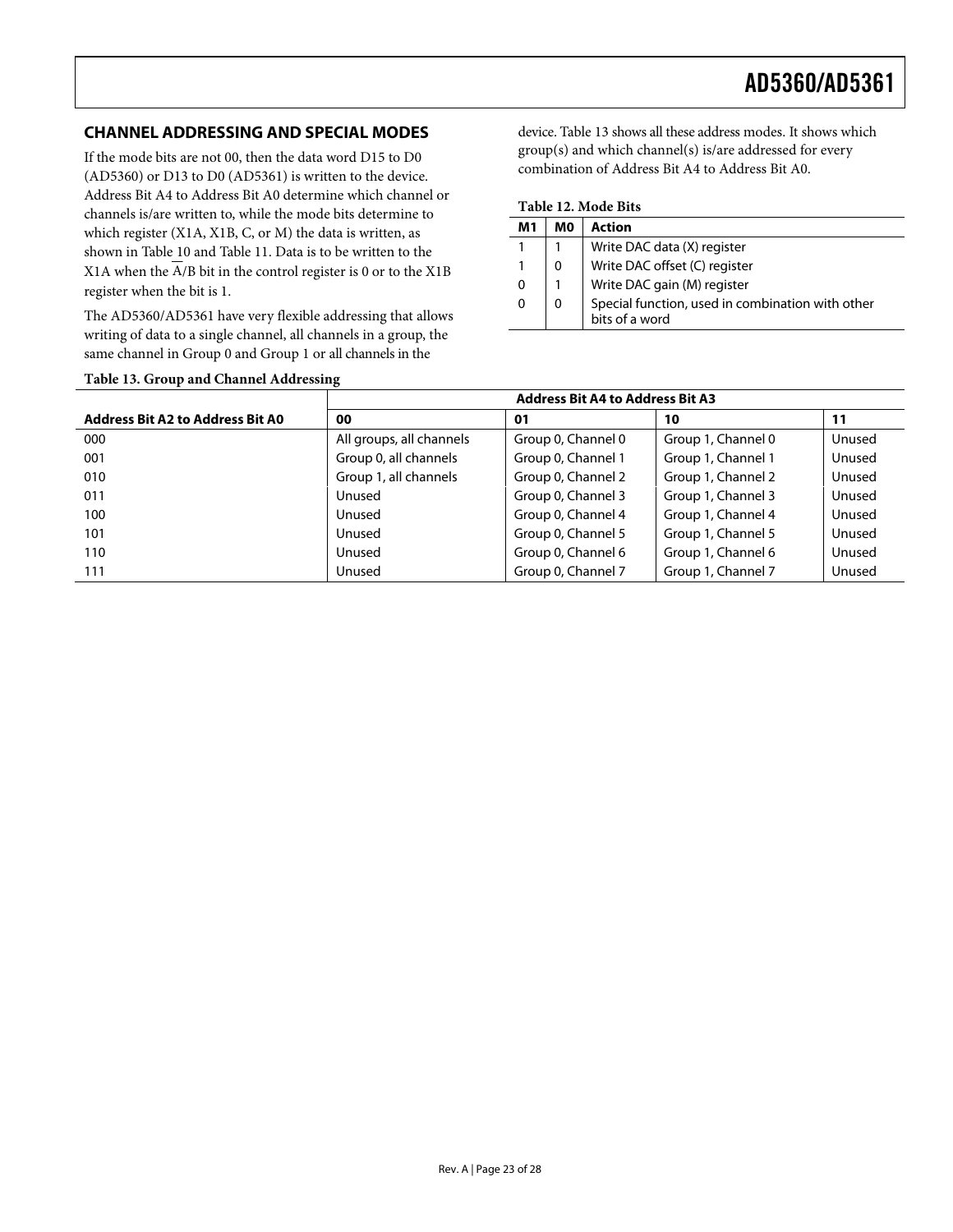### <span id="page-23-2"></span><span id="page-23-0"></span>**SPECIAL FUNCTION MODE**

If the mode bits are 00, then the special function mode is selected, as shown in Table 14. Bits I21 to I16 of the serial data word select the special function, while the remaining bits are

data required for execution of the special function, for example the channel address for data readback.

The codes for the special functions in [Table 16](#page-24-0) show the addresses for data readback.

#### **Table 14. Special Function Mode**

|  |     |                             |                       |  |  | 23   22   121   120   119   118   117   116   115   114   113   112   111   110   19     |  |  | 18   17   16 |  | 15   14   13   12   11 |  |  |
|--|-----|-----------------------------|-----------------------|--|--|------------------------------------------------------------------------------------------|--|--|--------------|--|------------------------|--|--|
|  | 55. | $\overline{\phantom{0}}$ S4 | $\vert$ S2 $\vert$ S1 |  |  | SO   F15   F14   F13   F12   F11   F10   F9   F8   F7   F6   F5   F4   F3   F2   F1   F0 |  |  |              |  |                        |  |  |

<span id="page-23-1"></span>

|                | <b>Table 15. Special Function Codes</b> |              |              |                |                |                           |                                                                                                    |
|----------------|-----------------------------------------|--------------|--------------|----------------|----------------|---------------------------|----------------------------------------------------------------------------------------------------|
|                | <b>Special Function Code</b>            |              |              |                |                |                           |                                                                                                    |
| S <sub>5</sub> | <b>S4</b>                               | <b>S3</b>    | <b>S2</b>    | S <sub>1</sub> | S <sub>0</sub> | Data (F15 to F0)          | <b>Action</b>                                                                                      |
| 0              | $\mathbf{0}$                            | $\Omega$     | $\Omega$     | $\mathbf{0}$   | $\mathbf 0$    | 0000 0000 0000 0000       | NOP.                                                                                               |
| $\Omega$       | $\Omega$                                | $\Omega$     | $\mathbf 0$  | $\mathbf 0$    | $\mathbf{1}$   | XXXX XXXX XXXX X [F2:F0]  | Write control register.                                                                            |
|                |                                         |              |              |                |                |                           | $F4 = 1$ : temperature over 130°C.                                                                 |
|                |                                         |              |              |                |                |                           | F4 = 0: temperature under 130°C.                                                                   |
|                |                                         |              |              |                |                |                           | Read-only bit. This bit should be 0 when writing to the control register.<br>$F3 = 1$ : PEC error. |
|                |                                         |              |              |                |                |                           | $F3 = 0$ : No PEC error. Reserved.                                                                 |
|                |                                         |              |              |                |                |                           | Read-only bit. This bit should be 0 when writing to the control register.                          |
|                |                                         |              |              |                |                |                           | $F2 = 1$ : select Register X1B for input.                                                          |
|                |                                         |              |              |                |                |                           | $F2 = 0$ : select Register X1A for input.                                                          |
|                |                                         |              |              |                |                |                           | $F1 = 1$ : enable temperature shutdown.                                                            |
|                |                                         |              |              |                |                |                           | $F1 = 0$ : disable temperature shutdown.                                                           |
|                |                                         |              |              |                |                |                           | $F0 = 1$ : soft power-down.                                                                        |
|                |                                         |              |              |                |                |                           | $F0 = 0$ : soft power-up.                                                                          |
| 0              | $\mathbf 0$                             | 0            | 0            | 1              | 0              | XX [F13:F0]               | Write data in F13 to F0 to OFS0 register.                                                          |
| 0              | $\Omega$                                | $\mathbf{0}$ | 0            | $\mathbf{1}$   | $\mathbf{1}$   | XX [F13:F0]               | Write data in F13 to F0 to OFS1 register.                                                          |
| 0              | $\mathbf{0}$                            | $\Omega$     | $\mathbf{1}$ | $\Omega$       | 0              | Reserved                  |                                                                                                    |
| 0              | $\mathbf 0$                             | $\Omega$     | $\mathbf{1}$ | 0              | $\mathbf{1}$   | See Table 16              | Select register for readback.                                                                      |
| 0              | 0                                       | 0            | $\mathbf{1}$ | 1              | 0              | XXXX XXXX [F7:F0]         | Write data in F7 to F0 to A/B Select Register 0.                                                   |
| 0              | $\Omega$                                | $\Omega$     | $\mathbf{1}$ | 1              | 1              | XXXX XXXX [F7:F0]         | Write data in F7 to F0 to $\overline{A}/B$ Select Register 1.                                      |
| 0              | $\mathbf{0}$                            | $\mathbf{1}$ | $\mathbf 0$  | $\mathbf{0}$   | $\mathbf 0$    | Reserved                  |                                                                                                    |
| 0              | $\Omega$                                | $\mathbf{1}$ | $\Omega$     | $\Omega$       | $\mathbf{1}$   | Reserved                  |                                                                                                    |
| 0              | 0                                       | $\mathbf{1}$ | 0            | 1              | 0              | Reserved                  |                                                                                                    |
| $\mathbf 0$    | $\Omega$                                | $\mathbf{1}$ | $\Omega$     | $\mathbf{1}$   | $\mathbf{1}$   | XXXX XXXX [F7:F0]         | Block write $\overline{A}/B$ select registers.                                                     |
|                |                                         |              |              |                |                |                           | F7 to F0 = 0: write all 0s (all channels use X2A register).                                        |
|                |                                         |              |              |                |                |                           | F7 to F0 = 1: write all 1s (all channels use X2B register).                                        |
| $\Omega$       | $\mathbf{0}$                            | $\mathbf{1}$ | $\mathbf{1}$ | $\mathbf 0$    | $\mathbf 0$    | XXXX XXXX XX [F5:F0]      | $F5 = 1$ : monitor enable.                                                                         |
|                |                                         |              |              |                |                |                           | $F5 = 0$ : monitor disable.                                                                        |
|                |                                         |              |              |                |                |                           | $F4 = 1$ : monitor input pin selected by F0.                                                       |
|                |                                         |              |              |                |                |                           | F4 = 0: monitor DAC channel selected by F3:F0<br>$(0000 = DAC0; 1111 = DAC15).$                    |
|                |                                         |              |              |                |                |                           | $F3$ = not used if $F4 = 1$ .                                                                      |
|                |                                         |              |              |                |                |                           | $F2$ = not used if $F4 = 1$ .                                                                      |
|                |                                         |              |              |                |                |                           | $F1 = not used.$                                                                                   |
|                |                                         |              |              |                |                |                           | F0 = 0: MON_IN0 selected for monitoring (if F4 and F5 = 1).                                        |
|                |                                         |              |              |                |                |                           | $FO = 1$ : MON_IN1 selected for monitoring (if F4 and F5 = 1).                                     |
| $\Omega$       | $\Omega$                                | $\mathbf{1}$ | $\mathbf{1}$ | $\mathbf{0}$   | $\mathbf{1}$   | XXXX XXXX XXXX XX [F1:F0] | GPIO configure and write.                                                                          |
|                |                                         |              |              |                |                |                           | $F1 = 1$ : GPIO is an output. Data to output is written to F0.                                     |
|                |                                         |              |              |                |                |                           | F1 = 0: GPIO is an input. Data can be read from F0 on readback.                                    |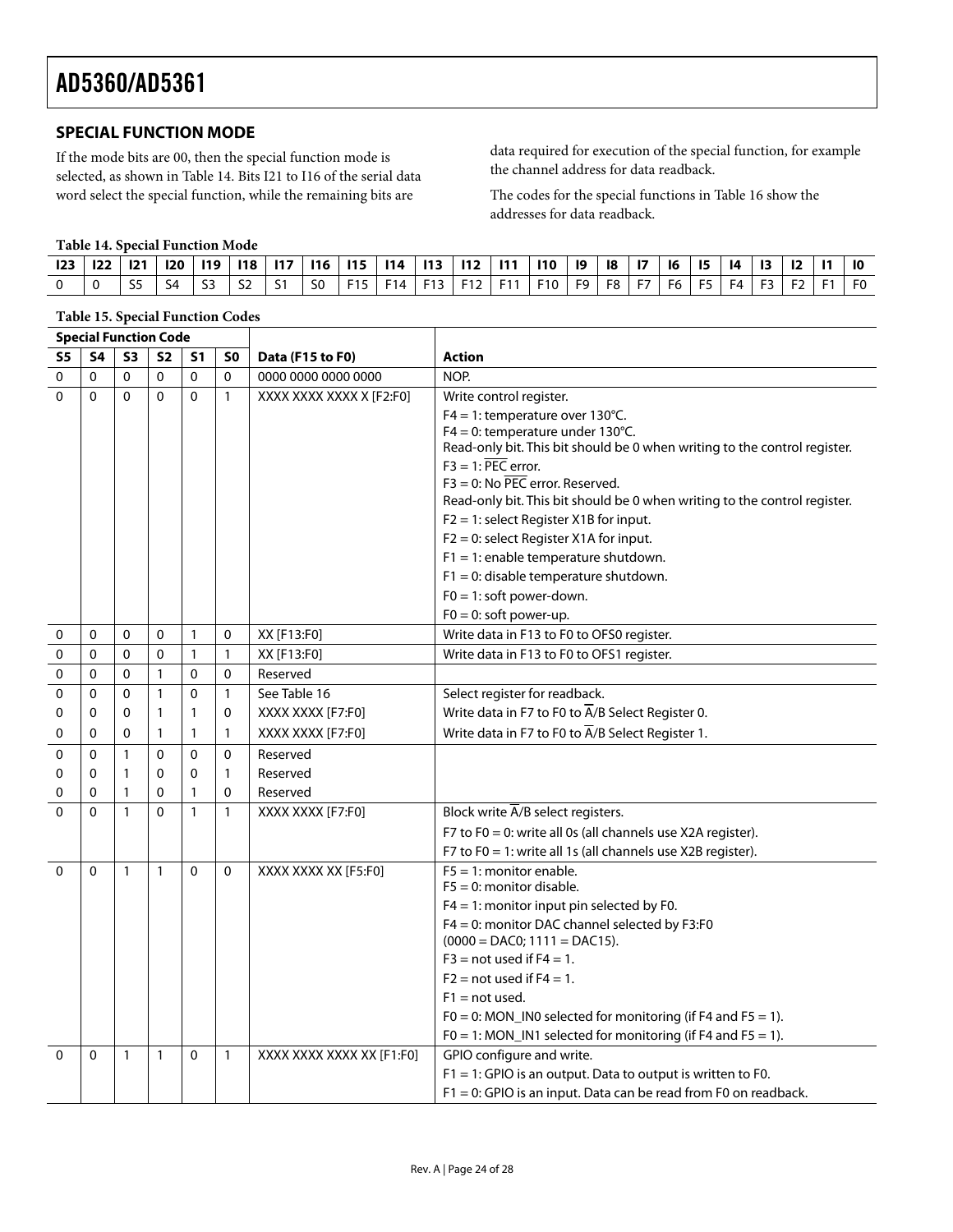#### <span id="page-24-0"></span>Table 16. Address Codes for Data Readback<sup>1</sup>

| F <sub>15</sub> | F14 | F <sub>13</sub> | <b>F12</b>   | F11 | <b>F10</b>                                                                                         | F <sub>9</sub> | F8 | F7          | <b>Register Read</b>                |
|-----------------|-----|-----------------|--------------|-----|----------------------------------------------------------------------------------------------------|----------------|----|-------------|-------------------------------------|
| 0               | 0   | 0               |              |     | Bit F12 to Bit F7 select channel to be read back,<br>Channel $0 = 001000$ to Channel $15 = 010111$ |                |    |             | X1A Register                        |
| 0               | 0   |                 |              |     | X1B Register                                                                                       |                |    |             |                                     |
| 0               |     | 0               |              |     |                                                                                                    |                |    |             | C Register                          |
| $\Omega$        |     |                 |              |     |                                                                                                    |                |    |             | M Register                          |
|                 | 0   | 0               | $\Omega$     | 0   | 0                                                                                                  | 0              | 0  |             | Control Register                    |
|                 | 0   | $\mathbf{0}$    | $\mathbf{0}$ | 0   | 0                                                                                                  | 0              |    | 0           | OFS0 Data Register                  |
|                 | 0   | 0               | $\Omega$     | 0   | 0                                                                                                  | 0              |    |             | OFS1 Data Register                  |
|                 | 0   | $\Omega$        | $\Omega$     | 0   | 0                                                                                                  |                | 0  | $\mathbf 0$ | Reserved                            |
|                 | 0   | 0               | $\Omega$     | 0   | 0                                                                                                  |                |    | 0           | A/B Select Register 0               |
|                 | 0   | $\Omega$        | $\Omega$     | 0   | 0                                                                                                  |                |    |             | A/B Select Register 1               |
|                 | 0   | $\mathbf{0}$    | $\Omega$     | 0   |                                                                                                    | 0              | 0  | 0           | Reserved                            |
|                 | 0   | 0               | $\Omega$     | 0   |                                                                                                    | $\mathbf{0}$   | 0  |             | Reserved                            |
|                 | 0   | $\Omega$        | $\Omega$     | 0   |                                                                                                    | $\mathbf 0$    |    | 0           | Reserved                            |
|                 | 0   | 0               | $\Omega$     | 0   |                                                                                                    | $\mathbf{0}$   |    |             | GPIO Read (Data in F0) <sup>2</sup> |

1 F6 to F0 are don't cares for the data readback function.

2 F6 to F0 should be 0 for GPIO read.

#### **Table 17. DACs Selected by A/B Select Registers**

<span id="page-24-1"></span>

| $\overline{\phantom{0}}$<br><b>A/B Select</b> | Bits <sup>1</sup> |                   |                   |                   |                   |                   |                  |                  |
|-----------------------------------------------|-------------------|-------------------|-------------------|-------------------|-------------------|-------------------|------------------|------------------|
| Register                                      | F7                | F6                | F <sub>5</sub>    | F4                | F3                | F <sub>2</sub>    |                  | F <sub>0</sub>   |
|                                               | DAC7              | DAC <sub>6</sub>  | DAC <sub>5</sub>  | DAC4              | DAC <sub>3</sub>  | DAC <sub>2</sub>  | DAC <sub>1</sub> | DAC <sub>0</sub> |
|                                               | DAC <sub>15</sub> | DAC <sub>14</sub> | DAC <sub>13</sub> | DAC <sub>12</sub> | DAC <sub>11</sub> | DAC <sub>10</sub> | DAC <sub>9</sub> | DAC <sub>8</sub> |

<sup>1</sup> If the bit is 0, Register X2A is selected. If the bit is 1, Register X2B is selected.

### **POWER SUPPLY DECOUPLING**

In any circuit where accuracy is important, careful consideration of the power supply and ground return layout helps to ensure the rated performance. The printed circuit board on which the AD5360/AD5361 are mounted should be designed so that the analog and digital sections are separated and confined to certain areas of the board. If the AD5360/AD5361 are in a system where multiple devices require an AGND-to-DGND connection, the connection should be made at one point only. The star ground point should be established as close as possible to the device. For supplies with multiple pins ( $V_{SS}$ ,  $V_{DD}$ ,  $DV_{CC}$ ), it is recommended to tie these pins together and to decouple each supply once.

The AD5360/AD5361 should have ample supply decoupling of 10 μF in parallel with 0.1 μF on each supply located as close to the package as possible, ideally right up against the device. The 10 μF capacitors are the tantalum bead type. The 0.1 μF capacitor should have low effective series resistance (ESR) and effective series inductance (ESI), such as the common ceramic types that provide a low impedance path to ground at high frequencies, to handle transient currents due to internal logic switching.

Digital lines running under the device should be avoided because these couple noise onto the device. The analog ground plane should be allowed to run under the AD5360/AD5361 to avoid noise coupling. The power supply lines of the AD5360/ AD5361 should use as large a trace as possible to provide low impedance paths and reduce the effects of glitches on the power supply line. Fast switching digital signals should be shielded with digital ground to avoid radiating noise to other parts of the board and should never be run near the reference inputs. It is essential to minimize noise on all VREFx lines.

Avoid crossover of digital and analog signals. Traces on opposite sides of the board should run at right angles to each other. This reduces the effects of feedthrough through the board. A microstrip technique is by far the best, but this is not always possible with a double-sided board. In this technique, the component side of the board is dedicated to the ground plane, while signal traces are placed on the solder side.

As is the case for all thin packages, care must be taken to avoid flexing the package and to avoid a point load on the surface of this package during the assembly process.

### **POWER SUPPLY SEQUENCING**

When the supplies are connected to the AD5360/AD5361, it is important that the AGND and DGND pins be connected to the relevant ground plane before the positive or negative supplies are applied. In most applications, this is not an issue because the ground pins for the power supplies are connected to the ground pins of the AD5360/AD5361 via ground planes. Where the AD5360/AD5361 are used in a hot-swap card, care should be taken to ensure that the ground pins are connected to the supply grounds before the positive or negative supplies are connected. This is required to prevent currents from flowing in directions other than toward an analog or digital ground.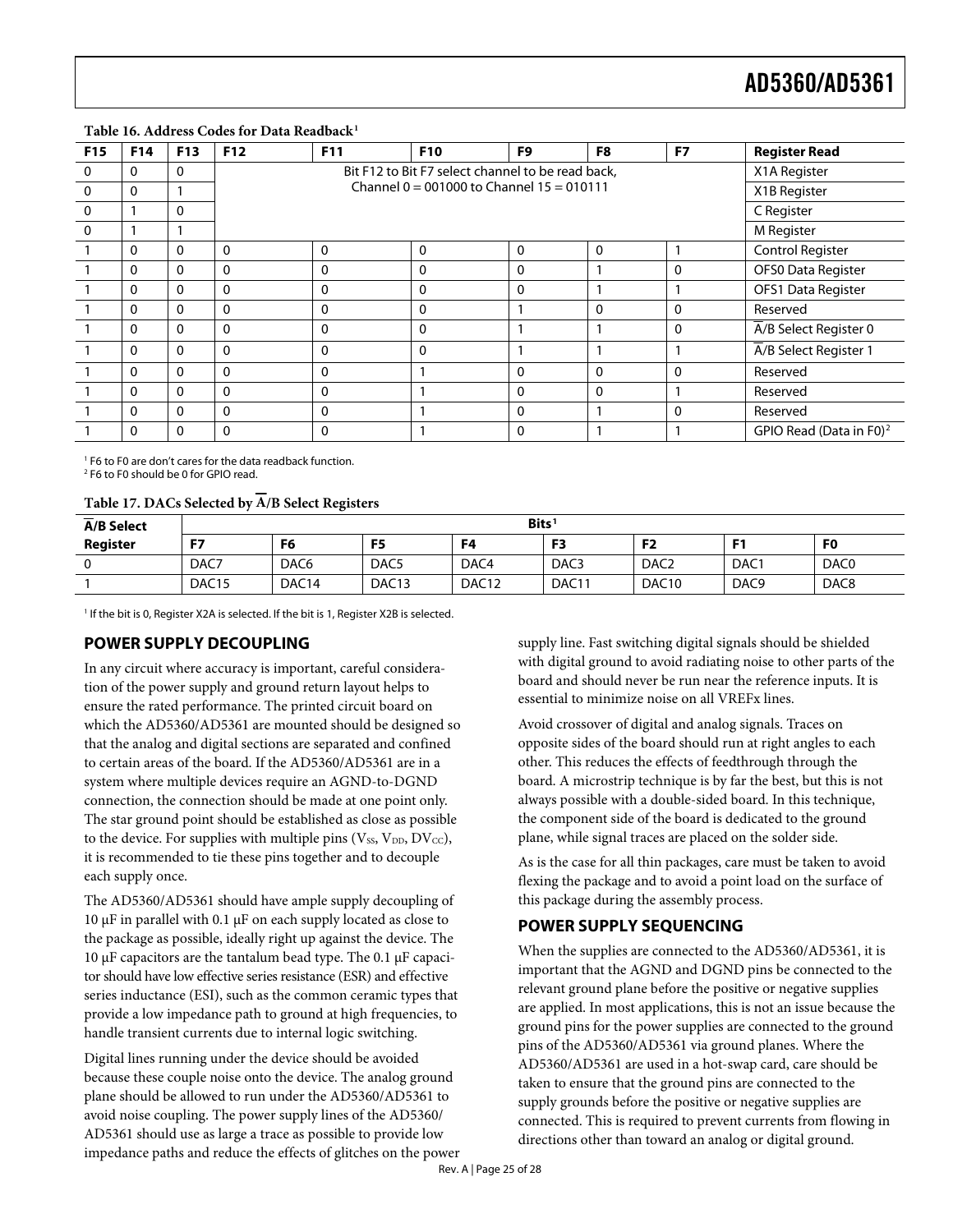# <span id="page-25-0"></span>INTERFACING EXAMPLES

The SPI interface of the AD5360 and AD5361 is designed to allow the parts to be easily connected to industry standard DSPs and microcontrollers. [Figure 25](#page-25-1) shows how the AD5360/AD5361 can be connected to the Analog Devices, Inc., Blackfin® DSP. The Blackfin has an integrated SPI port that can be connected directly to the SPI pins of the AD5360 or AD5361, and programmable I/O pins that can be used to set or read the state of the digital input or output pins associated with the interface.

<span id="page-25-2"></span><span id="page-25-1"></span>

The Analog Devices ADSP-21065L is a floating-point DSP with two serial ports (SPORTs). [Figure 26](#page-25-2) shows how one SPORT can be used to control the AD5360 or AD5361. In this example, the transmit frame synchronization (TFS) pin is connected to the receive frame synchronization (RFS) pin. Similarly, the transmit and receive clocks (TCLK and RCLK) are also connected together. The user can write to the AD5360 or AD5361 by writing to the transmit register. A read operation can be accomplished by first writing to the AD5360/AD5361 to tell the part that a read operation is required. A second write operation with a NOP instruction causes the data to be read from the AD5360/AD5361. The DSPs receive interrupt can be used to indicate when the read operation is complete.



Figure 26. Interfacing to an ADSP-21065L DSP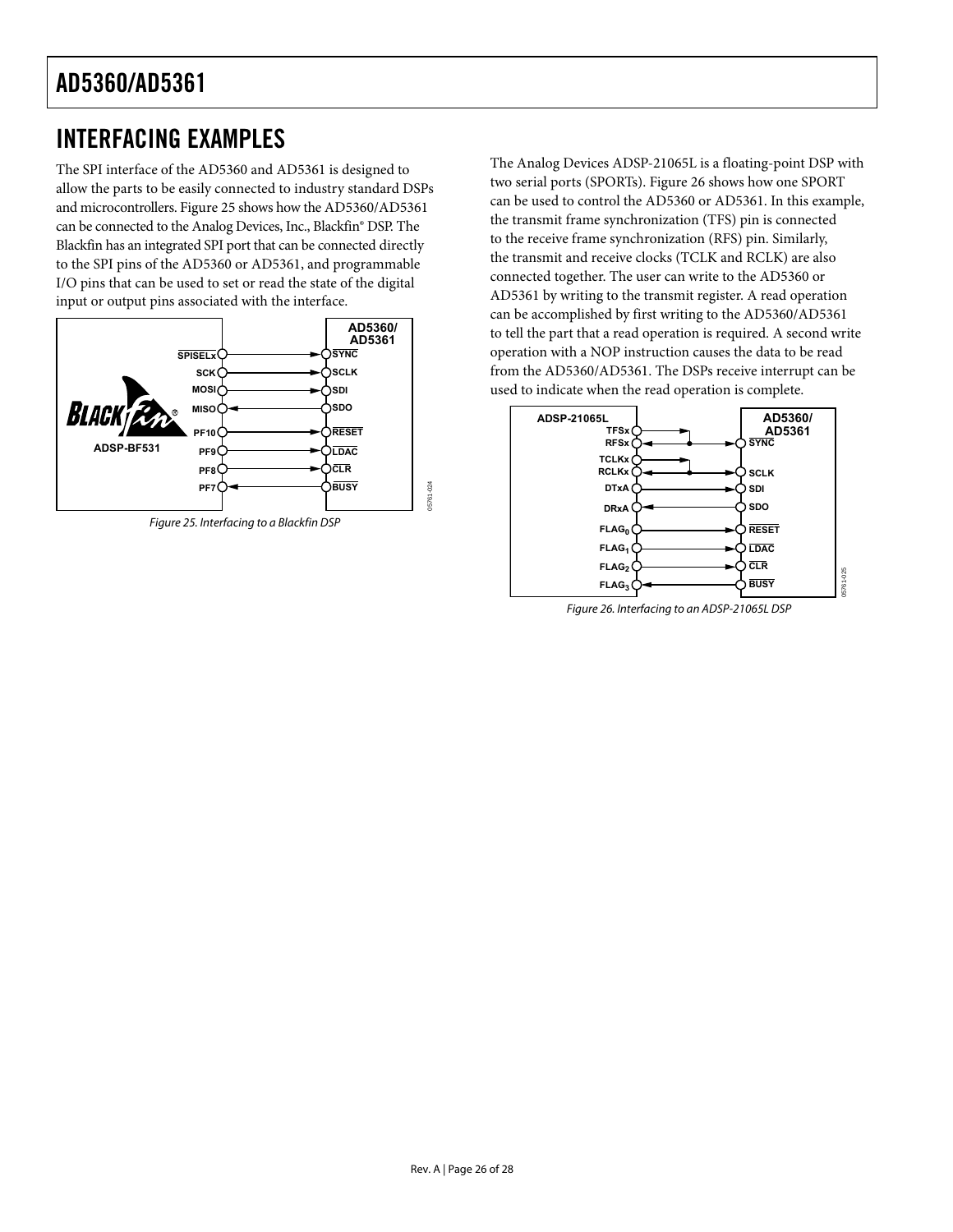#### <span id="page-26-1"></span><span id="page-26-0"></span>OUTLINE DIMENSIONS **12.20 12.00 SQ 0.75 0.60 11.80 1.60 MAX 52 40 0.45 39 11** Freehener<br>Freehener **PIN 1**  $\overline{\phantom{a}}$ aRRRRRRRRRRR 5 Ξ **10.20** HHHHHHH **TOP VIEW (PINS DOWN) 10.00 SQ 9.80 1.45 0.20 1.40 0.09 1.35** F **7°** Ð **3.5° 27** <u>0.15</u> SEATING 0.10<sup> T T</sup> 0° **26 14 0.05 0.10 0.38 PLANE COPLANARITY VIEW A 0.65 BSC LEAD PITCH 0.32 0.22 VIEW A ROTATED 90° CCW 051706-A COMPLIANT TO JEDEC STANDARDS MS-026-BCC** Figure 27. 52-Lead Low Profile Quad Flat Package [LQFP] (ST-52) Dimensions shown in millimeters **0.30 0.23 8.00 BSC SQ 0.60 MAX 0.18 PIN 1<br>INDICATOR 0.60 MAX PIN 1** ---------------------**43 56 1 42 PIN 1 INDICATOR** <u>nanananana</u> nananananan **TOP 6.25 EXPOSED VIEW 7.75 BSC SQ 6.10 SQ PAD (BOTTOM VIEW) 5.95 0.50 0.40 29 14 15** 土 **0.30 28 0.25 MIN 6.50 REF 12° MAX 0.80 MAX 1.00 0.65 TYP 0.85 0.05 MAX 0.80**  $\bullet$ **0.02 NOM** ---------------------**COPLANARITY 0.50 BSC 0.20 REF SEATING PLANE 0.08 112805-0 COMPLIANT TO JEDEC STANDARDS MO-220-VLLD-2**

Figure 28. 56-Lead Lead Frame Chip Scale Package [L*F*CSP\_VQ] 8 mm × 8 mm, Very Thin Quad (CP-56-1) Dimensions shown in millimeter

### **ORDERING GUIDE**

| Model                        | <b>Temperature Range</b>           | <b>Package Description</b>                        | <b>Package Option</b> |
|------------------------------|------------------------------------|---------------------------------------------------|-----------------------|
| AD5360BSTZ <sup>1</sup>      | $-40^{\circ}$ C to $+85^{\circ}$ C | 52-Lead Low Profile Quad Flat Pack [LQFP]         | $ST-52$               |
| AD5360BSTZ-REEL <sup>1</sup> | $-40^{\circ}$ C to $+85^{\circ}$ C | 52-Lead Low Profile Quad Flat Pack [LQFP]         | $ST-52$               |
| AD5360BCPZ1                  | $-40^{\circ}$ C to $+85^{\circ}$ C | 56-Lead Lead Frame Chip Scale Package [LFCSP _VQ] | $CP-56-1$             |
| AD5360BCPZ-REEL71            | $-40^{\circ}$ C to $+85^{\circ}$ C | 56-Lead Lead Frame Chip Scale Package [LFCSP_VQ]  | $CP-56-1$             |
| AD5361BSTZ <sup>1</sup>      | $-40^{\circ}$ C to $+85^{\circ}$ C | 52-Lead Low Profile Quad Flat Pack [LQFP]         | $ST-52$               |
| AD5361BSTZ-REEL <sup>1</sup> | $-40^{\circ}$ C to $+85^{\circ}$ C | 52-Lead Low Profile Ouad Flat Pack [LOFP]         | $ST-52$               |
| AD5361BCPZ <sup>1</sup>      | $-40^{\circ}$ C to $+85^{\circ}$ C | 56-Lead Lead Frame Chip Scale Package [LFCSP _VQ] | $CP-56-1$             |
| AD5361BCPZ-REEL71            | $-40^{\circ}$ C to $+85^{\circ}$ C | 56-Lead Lead Frame Chip Scale Package [LFCSP_VQ]  | $CP-56-1$             |
| $EVAL-AD5360EBZ1$            |                                    | <b>Evaluation Board</b>                           |                       |
| $EVAL-AD5361EBZ1$            |                                    | <b>Evaluation Board</b>                           |                       |

 $1 Z =$  RoHS Compliant Part.